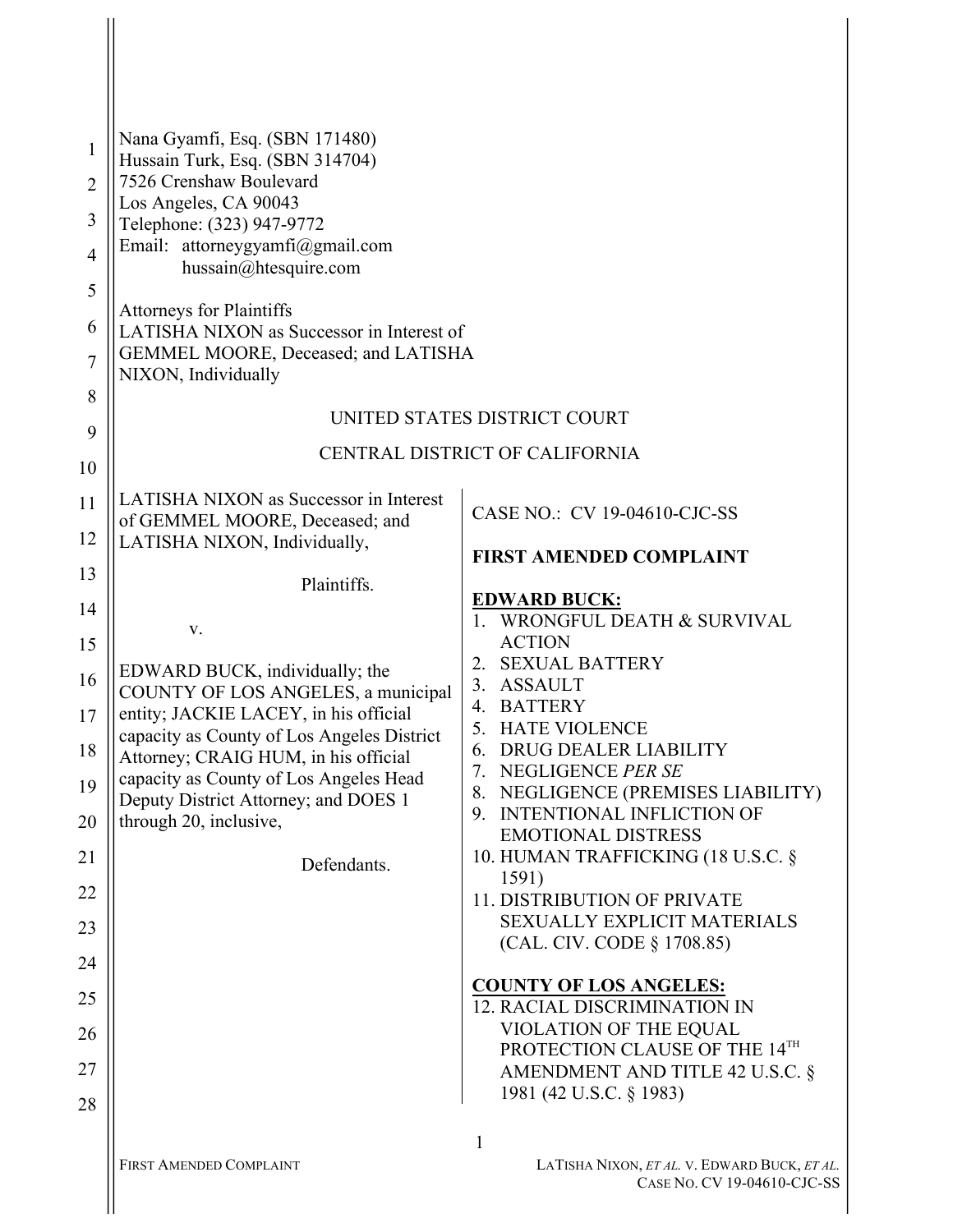| $\mathbf{1}$   |                                                                                                |
|----------------|------------------------------------------------------------------------------------------------|
| $\overline{2}$ | <b>JACKIE LACEY &amp; CRAIG HUM:</b><br><b>13. RACIAL DISCRIMINATION IN</b>                    |
| 3              | VIOLATION OF THE EQUAL<br>PROTECTION CLAUSE OF THE 14TH                                        |
| $\overline{4}$ | AMENDMENT AND TITLE 42 U.S.C. §                                                                |
| 5              | 1981 (42 U.S.C. § 1983)<br><b>14. CONSPIRACY TO DEPRIVE</b>                                    |
| 6              | CONSTITUTIONAL RIGHTS (42 U.S.C. §<br>1985(3)                                                  |
| 7              | 15. VIOLATION OF CIVIL RIGHTS (42<br>U.S.C. § 1986)                                            |
| 8              | <b>COUNTY OF LOS ANGELES, JACKIE</b>                                                           |
| 9              | <b>LACEY &amp; CRAIG HUM:</b><br><b>16. RACIAL DISCRIMINATION IN</b>                           |
| 10             | VIOLATION OF CAL. GOV. CODE §§                                                                 |
| 11             | 11135 & 11139<br><b>17. RACIAL DISCRIMINATION IN</b>                                           |
| 12<br>13       | VIOLATION OF THE EQUAL<br>PROTECTION CLAUSE OF THE                                             |
| 14             | CALIFORNIA CONSTITUTION (ART. 1,<br>§ 7(A))                                                    |
| 15             | <b>18. SPOLIATION OF EVIDENCE</b>                                                              |
| 16             |                                                                                                |
| 17             | LATISHA NIXON, Individually and as Successor in Interest of GEMMEL MOORE,                      |
| 18             | Deceased, complains of EDWARD BUCK, the COUNTY OF LOS ANGELES, JACKIE                          |
| 19             | LACEY, CRAIG HUM, and DOES 1 through 20, inclusive (hereafter collectively                     |
| 20             | "Defendants"), and brings this combined Survival and Wrongful Death Action and Civil Rights    |
| 21             | Complaint, and as for her claims and causes of action alleges as follows:                      |
| 22             | <b>INTRODUCTION</b>                                                                            |
| 23             | LATISHA NIXON'S son, GEMMEL MOORE, was a young Black man whose<br>1.                           |
| 24             | life was abruptly and tragically cut short on July 27, 2017 when he died after being forcibly  |
| 25             | injected with or forced to inject a lethal dose of crystal methamphetamine at the hands of     |
| 26             | EDWARD BUCK, a wealthy older white man who has a well-documented history of isolating          |
| 27             | Black men for predatory sexual encounters during which he forcibly injects them or forces them |
| 28             |                                                                                                |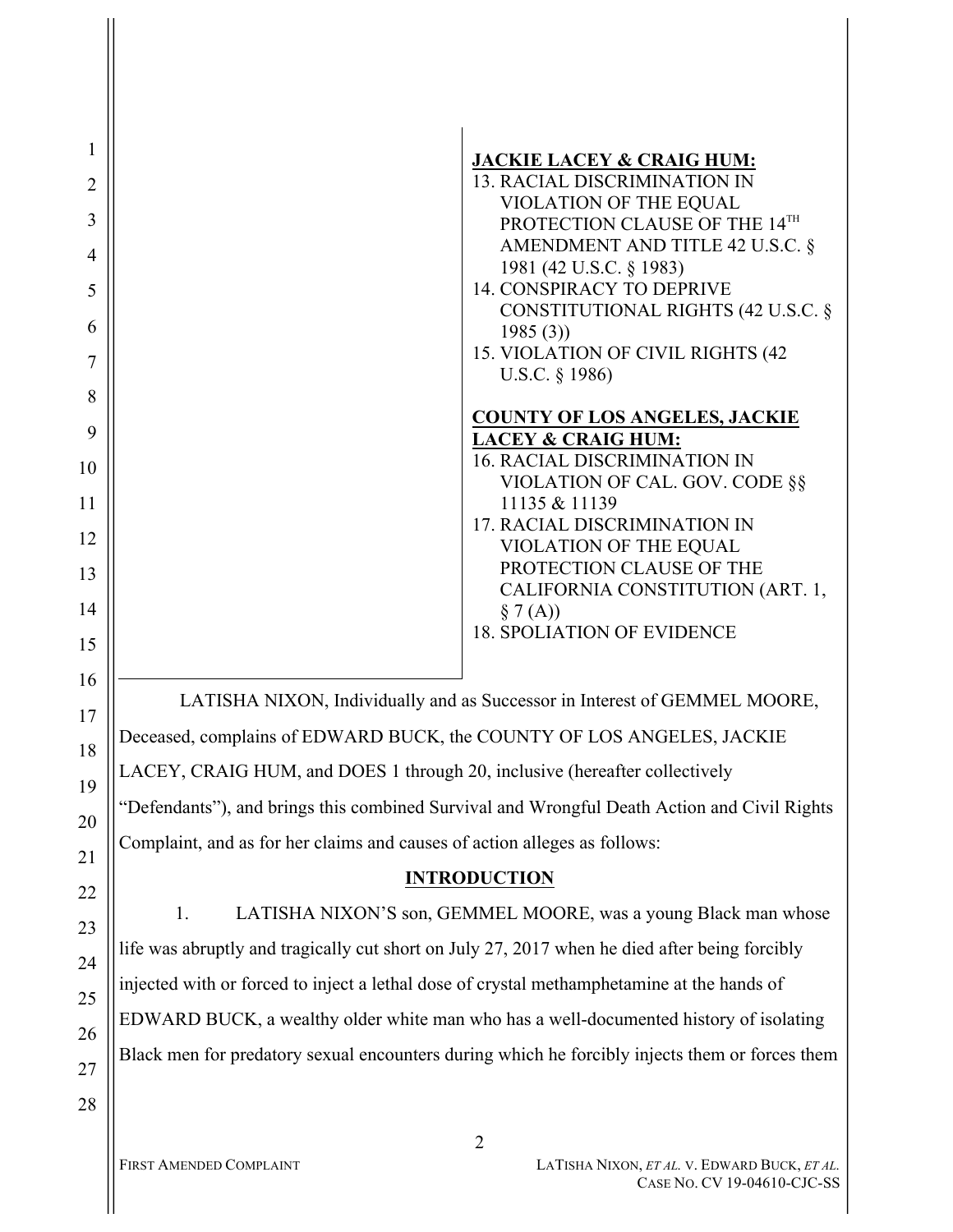to be injected with crystal methamphetamine in the confines of his West Hollywood-apartment –turned-drug-den.

2. Even after a second Black man's dead body was recovered from EDWARD BUCK's apartment on January 7, 2019, the COUNTY OF LOS ANGELES, District Attorney JACKIE LACEY, and Assistant Head Deputy District Attorney CRAIG HUM have refused to file criminal narcotics and/or homicide charges against EDWARD BUCK, because he is a white man who has donated generously and consistently to elected members of LOS ANGELES COUNTY.

9 10 11 12 13 14 3. The COUNTY OF LOS ANGELES'S, JACKIE LACEY'S, and CRAIG HUM'S refusal to file criminal narcotics and/or homicide charges against EDWARD BUCK hinges on a racially-motivated widespread and pervasive pattern of administrative acts and investigatory functions whereby the COUNTY OF LOS ANGELES, JACKIE LACEY, and CRAIG HUM ignore, neglect, forget about, mishandle, mistreat, or otherwise fail to act upon Black victims' and survivors' complaints or reports regarding the felonious criminal acts of white men.

### **PARTIES**

4. Plaintiff LATISHA NIXON (hereafter "Ms. Nixon" or "Plaintiff") is, and at all times herein mentioned was, a citizen and resident of Harris County in the State of Texas. Ms. Nixon is the surviving parent of GEMMEL MOORE (hereafter "Mr. Moore" or "Decedent"), now deceased.

20 21 22 23 24 5. Ms. Nixon is the Successor in Interest of Mr. Moore, Deceased, and is entitled to bring this Survival Action pursuant to section 377.30 of the California Code of Civil Procedure because there is no personal representative of the Estate of Mr. Moore. Ms. Nixon has fully complied with section 377.32 of the California Code of Civil Procedure by filing with this Complaint the requisite declaration, executed by Ms. Nixon under penalty of perjury.

25 26 6. Ms. Nixon is entitled to bring this Wrongful Death Action pursuant to subdivision (a) of section 377.60 of the California Code of Civil Procedure.

1

2

3

4

5

6

7

8

15

16

17

18

19

27

28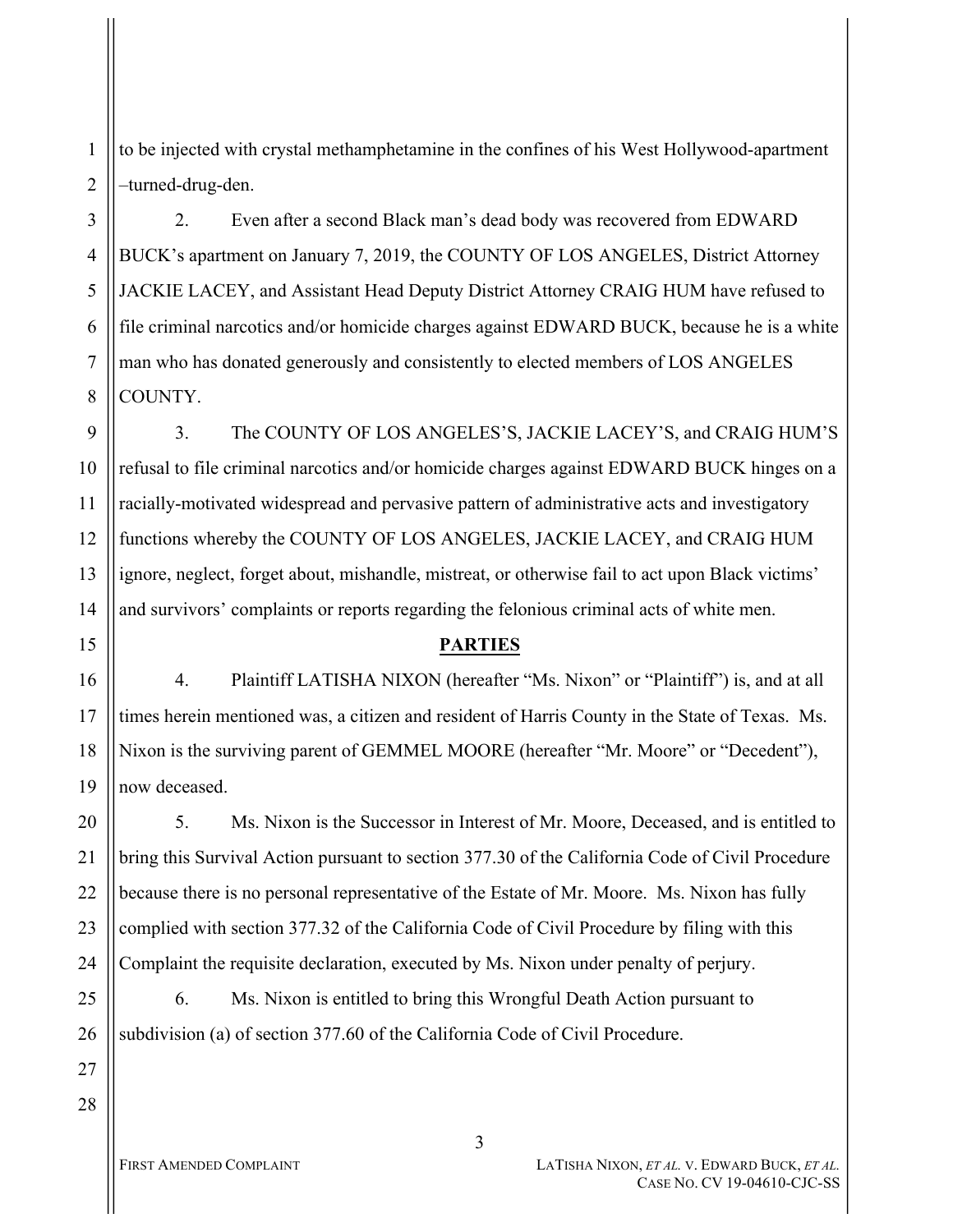1 2 3 7. Defendant EDWARD BUCK (hereafter "Mr. Buck" or "Defendant") is and, at all times herein mentioned, was a citizen and resident of the State of California and Los Angeles County.

4 5 6 8. Defendant COUNTY OF LOS ANGELES (hereafter "County" or "Defendant") is and, at all times herein mentioned, was a municipal entity duly incorporated in the State of California.

7 8 9 10 9. Defendant JACKIE LACEY (hereafter "Ms. Lacey" or "Defendant") is and, at all times herein mentioned, was a citizen and resident of the State of California and Los Angeles County, where she has served and continues to serve as the County of Los Angeles's District Attorney since December 3, 2012.

11 12 13 14 10. Defendant CRAIG HUM (hereafter "Mr. Hum" or "Defendant") is and, at all times herein mentioned, was a citizen and resident of the State of California and Los Angeles County, where he has served as Deputy District Attorney and currently serves as an Assistant Head Deputy District Attorney of the County of Los Angeles.

15 16 17 18 19 20 11. The true names and capacities of Defendants named herein as DOES 1 through 20, inclusive, whether individual, corporate, associate, or otherwise are unknown to Ms. Nixon, who therefore sues said Defendants by fictitious names pursuant to section 474 of the California Code of Civil Procedure. Ms. Nixon respectfully reserves her right to and will amend this Complaint to show such true name and capacities of DOES 1 through 20, inclusive, when they have been determined.

21

22

23

24

## **VENUE**

12. Venue is proper in Los Angeles County because Defendants Mr. Buck, Ms. Lacey, and Mr. Hum reside in Los Angeles County, wherein all events, conduct, and injuries giving rise to this complaint occurred.

## 25

# **FACTUAL ALLEGATIONS**

26 27 28 13. Mr. Buck is a 65-year old white man who has contributed more than \$50,000 to the election campaigns and legal defense funds of numerous County of Los Angeles and City of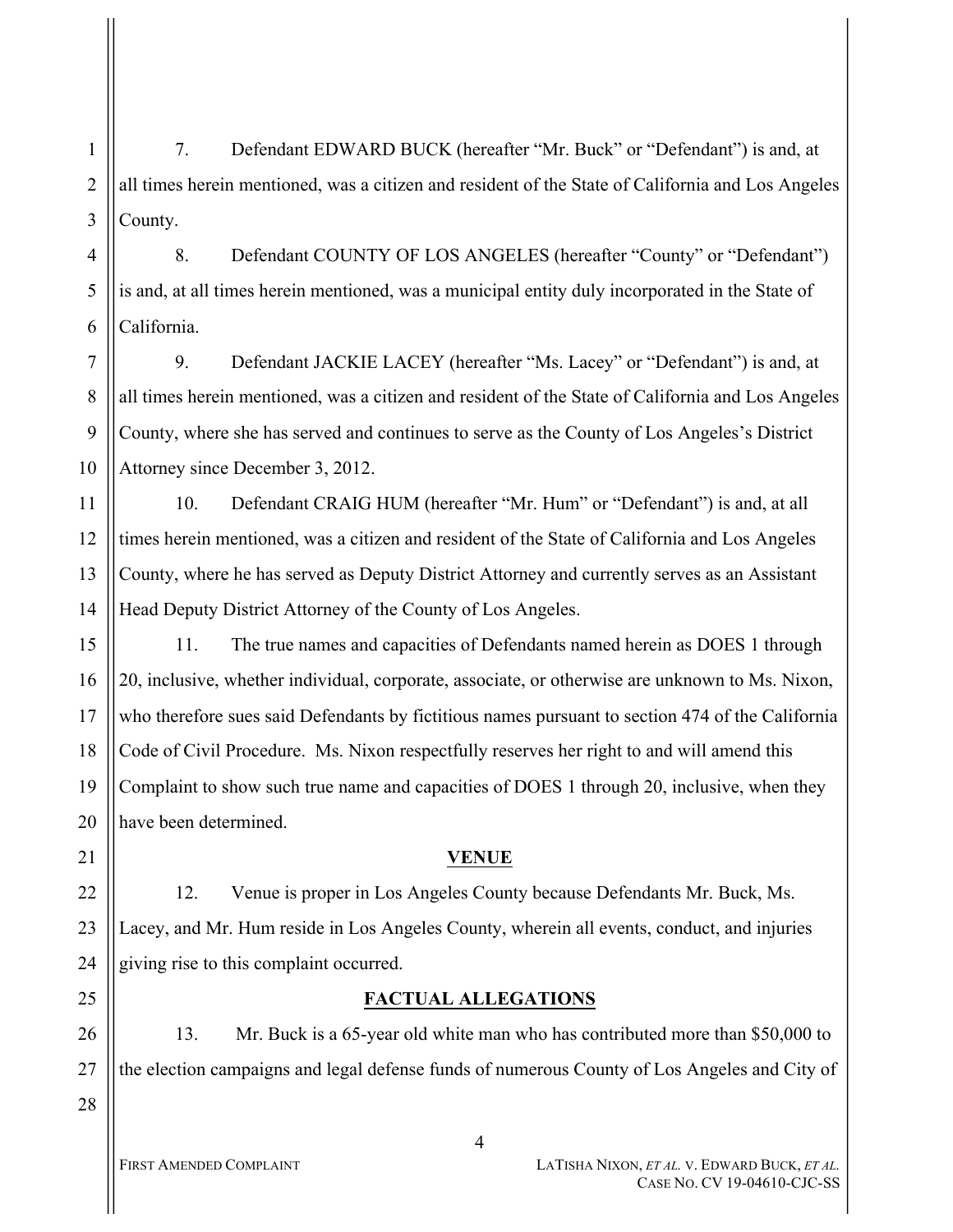Los Angeles government officials and candidates since 2008.<sup>1</sup> Combining his contributions to both federal and state-level officials and candidates, Mr. Buck has contributed in excess of \$500,000 since 2007.

14. Throughout much of the early half of 2017, Mr. Moore, who was 26-years old, lived with his mother, Ms. Nixon, and his siblings in Harris County, Texas. Mr. Moore had a loving relationship with his mother and siblings, and his friends described him as a good man with a kind and generous heart. Like most young people his age, Mr. Moore had hopes and dreams for his future. Mr. Moore liked to cook and he wanted to go back to school.

15. On or around July 27, 2017, Mr. Buck purchased for Mr. Moore an airplane ticket for a flight departing from Houston, Texas and arriving in Los Angeles, California that same evening. Mr. Moore took the flight for which Mr. Buck purchased him a ticket. Upon landing at Los Angeles International Airport on July 27, 2017, Mr. Moore went to Mr. Buck's West Hollywood apartment.

14

15

1

2

3

4

5

6

7

8

9

10

11

12

<sup>16</sup> 17 18 19 20 21 22 23 24 25 26 27 28 i. <sup>1</sup> According to mandatory public disclosures of campaign contribution, Mr. Buck made the following donations and contributions: \$100 to Ms. Lacey for District Attorney on March 3, 2012; \$1,400 to Eric Garcetti for Mayor on November 3, 2016; \$2,600 to Mike Feuer for City Attorney on September 4, 2011, March 23, 2012, and April 2, 2013; \$2,000 Mike Feuer's Legal Defense Fund on April 7, 2013 and October 14, 2015; \$2,000 to Mike Feuer's Attorney Officeholder Account on May 13, 2015; \$1,400 to the Re-Elect Mike Feuer for City Attorney campaign on May 13, 2015; \$2,600 to Ron Galperin for City Controller on March 5, 2014 and May 21, 2014; \$1,000 to Ron Galperin's Controller Officeholder Account on October 13, 2014; \$1,400 to Ron Galperin for City Controller on December 31, 2015; \$700 to Bob Blumenfield for City Council on September 25, 2012; \$700 to Bob Blumenfield's City Council Officeholder Account on December 7, 2015; \$700 to Bob Blumenfield for City Council on December 7, 2015; \$500 to Tony Cardenas for City Council on February 8, 2011; \$1,400 to Cedillo for City Council on February 27, 2013 and May 20, 2013; \$500 to Paul Koretz for City Council on August 20, 2008; \$1,000 to Paul Koretz's Officeholder Account on April 29, 2011 and December 17, 2014; \$700 to Paul Koretz for City Council on June 30, 2016; \$1000 to Krekorian for City Council on November 19, 2009 and December 2, 2009; \$500 to Krekorian for City Council on June 24, 2011; \$700 to Krekorian for City Council on February 26, 2015; \$1,400 to Mitch O'Farrell for City Council on February 17, 2013 and April 2, 2013; \$700 to Mitch O'Farrell's Officeholder Account on September 30, 2015; \$1,400 to Mitch O'Farrell's Legal Defense Fund on March 23, 2016; \$700 to Mitch O'Farrell for City Council on September 30, 2015; \$9,500 to Jeffrey Prang for County Accessor on November 1, 2013, June 13, 2014, June 18, 2014, and June 26, 2014; \$13,000 to John Duran for County Supervisor on January 6, 2014, February 11, 2014, April 21, 2014, and May 17, 2014; \$1,000 to Scott Svonkin for Los Angeles Community College District on February 15, 2015; \$500 to Sydney Kamlager for Los Angeles Community College District on February 7, 2015; and \$500 to Scott Houston for West Basin Municipal Water District.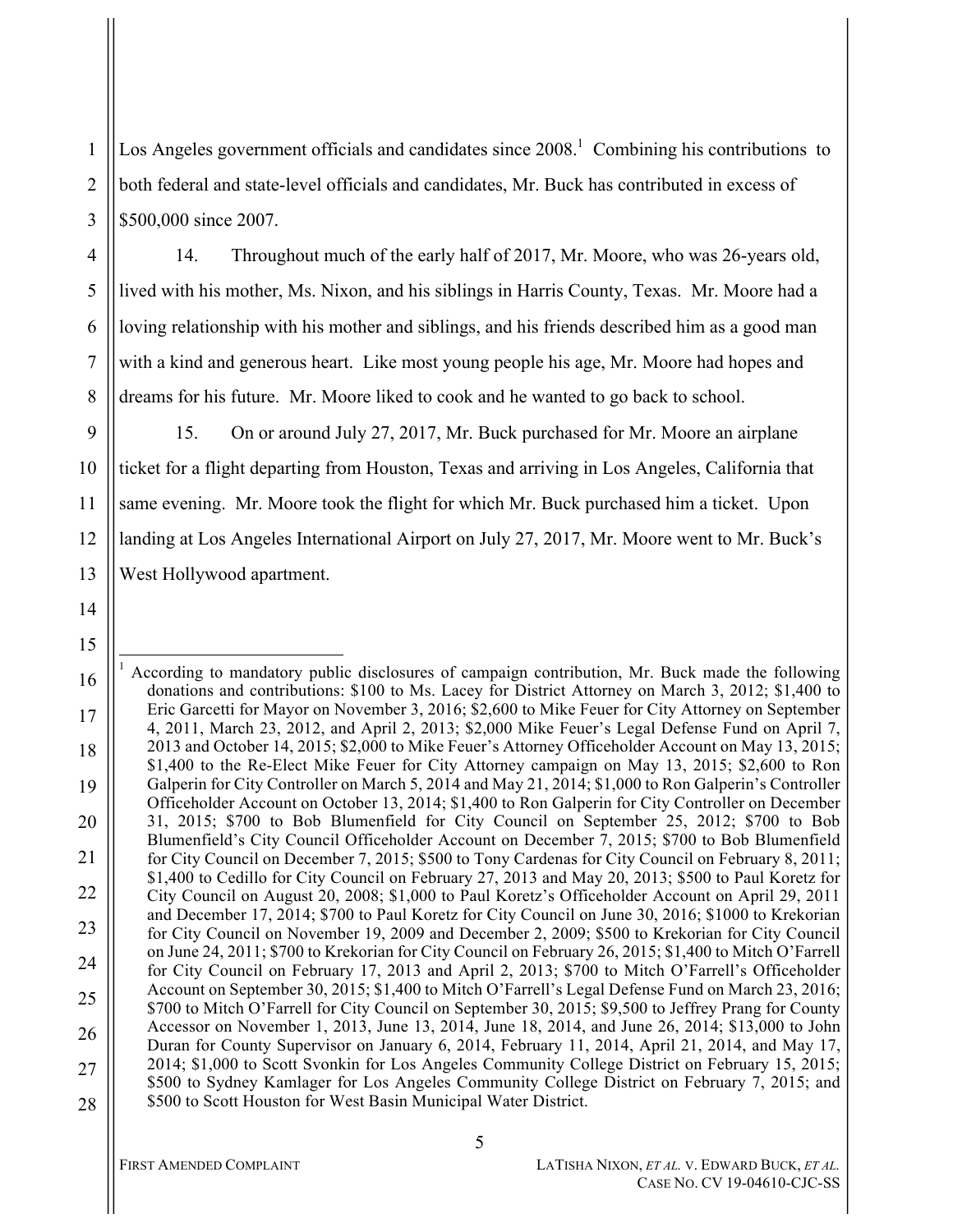3 4 16. Within hours after he arrived at Mr. Buck's West Hollywood apartment on July 27, 2017, Mr. Moore was dead. According to the official autopsy report describing Mr. Buck's apartment where Mr. Moore's lifeless body was recovered by employees of the County of Los Angeles, the apartment was littered with multiple syringes with brown residue, a scale, several lighters and torches, a straw with white residue, glass pipes with white residue and burn marks, plastic bags with white powdery residue and a clear plastic bag containing a crystal-like substance.

8 9 10 11 12 13 14 15 16 17 18 19 17. Mr. Buck had previously solicited sex from Mr. Moore on numerous occasions. During previous encounters, Mr. Buck would insist upon forcibly injecting Mr. Moore or forcing Mr. Moore to be injected with crystal methamphetamine. Before encountering Mr. Buck, Mr. Moore had *never* used crystal methamphetamine. Mr. Buck introduced Mr. Moore to crystal methamphetamine, administering to Mr. Moore what he narrated in his journal as his first and "extremely painful" injection. After injecting Mr. Moore with crystal methamphetamine, Mr. Buck required Mr. Moore to view hardcore gay male pornography, which played loudly on a large flatscreen television set situated in Mr. Buck's living room. Mr. Buck further required Mr. Moore to masturbate and engage in other autoerotic sex acts for Mr. Buck's sexual gratification and voyeuristic pleasure. Reflecting on his encounters with Mr. Buck, Mr. Moore wrote in his final journal entry, dated December 3, 2016, "If it didn't hurt so bad, I'd kill myself, but I'll let Ed Buck do it for now."

20 21 18. Upon information and belief, Mr. Buck secretly videorecorded his meth-fueled sexual encounters with Mr. Moore.

22 23 24 19. Mr. Buck was neither detained, arrested, nor charged in connection with the possession of narcotics, paraphernalia, or Mr. Moore's dead body in Mr. Buck's West Hollywood apartment.

25 26 27 28 20. On or around July 31, 2017, the County Department of Coroner preliminarily opined that Mr. Moore's death was caused by an accidental methamphetamine overdose. In or around November 19, 2017 the County of Los Angeles specifically stated to Ms. Nixon that the final results of the autopsy were still pending and that further clarification was needed regarding

1

2

5

6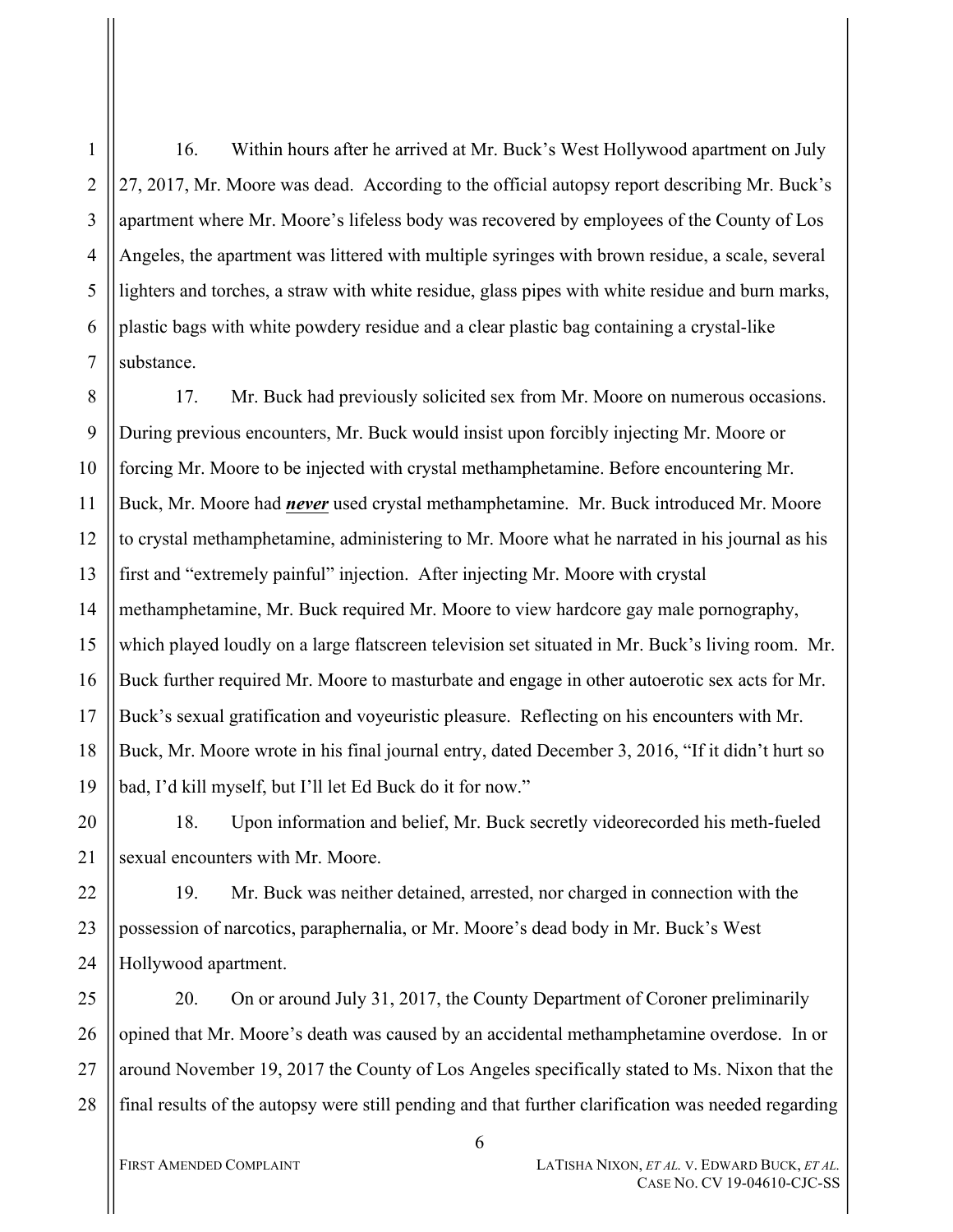"the final toxicology results." It was not until January or February of 2019 that the County of Los Angeles *finally* provided Ms. Nixon with the aforementioned clarification regarding the final toxicology results.

21. On or around August 15, 2017, approximately nineteen days after Mr. Moore's body was discovered in Mr. Buck's profusely drug littered apartment, the County of Los Angeles's Sheriff's Department launched a homicide investigation into Mr. Moore's death as a result of community pressure.

8 9 10 11 12 13 14 15 16 17 18 19 22. On or around September 13, 2017, the County of Los Angeles's Sheriff's Department began conducting interviews with other Black men (hereinafter "Does 21-30) whose testimonies about their own encounters with Mr. Buck corroborated Mr. Moore's own descriptions of past encounters with Mr. Buck. Each of Does 21-30, many of whom were strangers to one another, independently described their first-hand experiences of being forcefully pressured to ingest and/or being forcibly injected with crystal methamphetamine by Mr. Buck, whom they alleged had a predatory and injurious system of soliciting Black men and watching them cling to life while battling symptoms of methamphetamine toxicity after he intravenously administered large doses of the drug to them. Each of Does 21-30 further independently described their first-hand experiences of engaging in sexual acts or acts of a generally sexual nature with and in front of Mr. Buck in exchange for compensation in the form of temporary housing, money, alcohol, marijuana, and other substances.

23. On or around July 26, 2018, the County of Los Angeles's District Attorney Jackie Lacey, assisted in her administrative duties and investigatory functions by Assistant Head Deputy District Attorney Craig Hum, declined to file criminal charges against Mr. Buck.

23 24. On or around January 7, 2019, the lifeless body of a second Black man, Timothy Dean, was recovered from Mr. Buck's West Hollywood apartment – the same apartment in which Mr. Moore died less than 18 months earlier.

25. Mr. Buck was neither detained, arrested, nor charged in connection with the discovery of Mr. Dean's dead body in Mr. Buck's West Hollywood apartment.

28

20

21

22

1

2

3

4

5

6

7

FIRST AMENDED COMPLAINT **LATISHA NIXON,** *ET AL.* V. EDWARD BUCK, *ET AL.* CASE NO. CV 19-04610-CJC-SS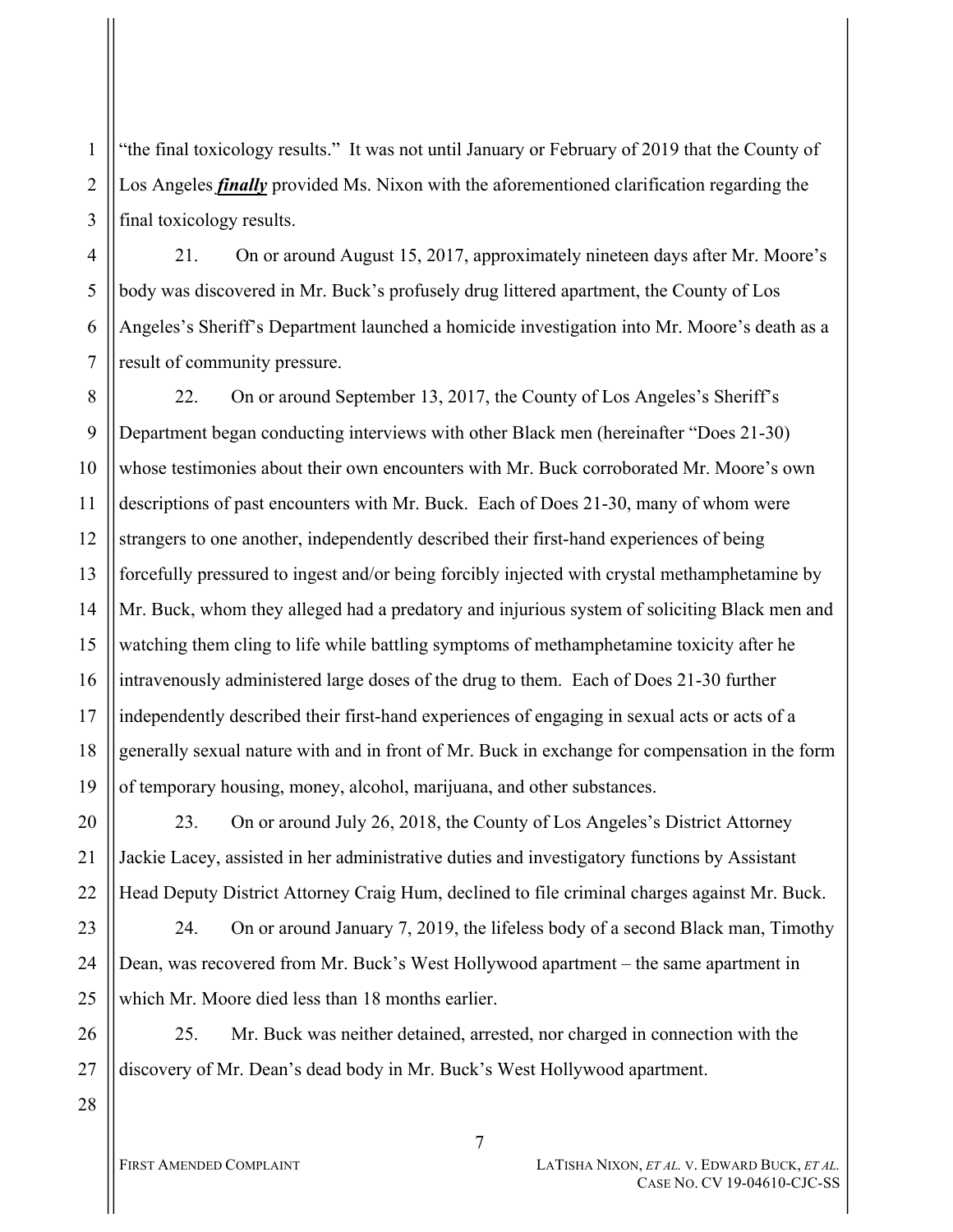26. As recently as April of 2019, Mr. Buck enticed other Does 21-30 to enter his home. Mr. Buck offered to provide Does 21-30 with temporary housing and compensation in exchange for engaging in or performing sexual acts. Mr. Buck proceeded to pressure Does 21- 30 into ingesting crystal methamphetamine and viewing homemade pornographic videorecorded depicting Mr. Moore masturbating while apparently intoxicated on crystal methamphetamine.

7 8 9 27. On or around June of 2019, Jackie Lacey claimed that Craig Hum never shared with her the findings or contents of the investigative interviews of Does 21-30 that were conducted by the County of Los Angeles Sheriffs Department.

10 11 12 13 14 28. On or around June of 2019, Jackie Lacey claimed that, because Craig Hum never shared with her the findings, contents, or substance of the investigative interviews of Does 21- 30 that were conducted by the County of Los Angeles's Sheriff's Department, Edward Buck has yet to be detained, arrested, or charged with any crime whatsoever due to an alleged lack of probative evidence.

15 16 17 18 19 20 21 22 23 24 25 29. Upon information and belief, the findings or contents of the investigative interviews of Does 21-30 that were conducted by the County of Los Angeles Sheriff's Department but were allegedly never shared with Jackie Lacey by Craig Hum contained several eye-witness accounts constituting probative evidence of the following felonious and misdemeanor criminal acts: (1) that Edward Buck regularly possesses and consumes illicit narcotics, including crystal methamphetamine; (2) that Edward Buck regularly solicits sex from Black men in exchange for temporary housing and/or monetary compensation; (3) that Edward Buck has in his possession and causes to be distributed videorecordings depicting Gemmel Moore masturbating while intoxicated; and (4) that Edward Buck regularly attempts to coerce the Black men he solicits for sex to ingest or be forcibly injected with crystal methamphetamine.

26 27 28 30. The County of Los Angeles's, Craig Hum's, and Jackie Lacey's administrative failure to share the findings of their investigation of Edward Buck in connection with the deaths of Mr. Moore and Mr. Dean is part of a wider pattern of administrative and investigative

1

2

3

4

5

6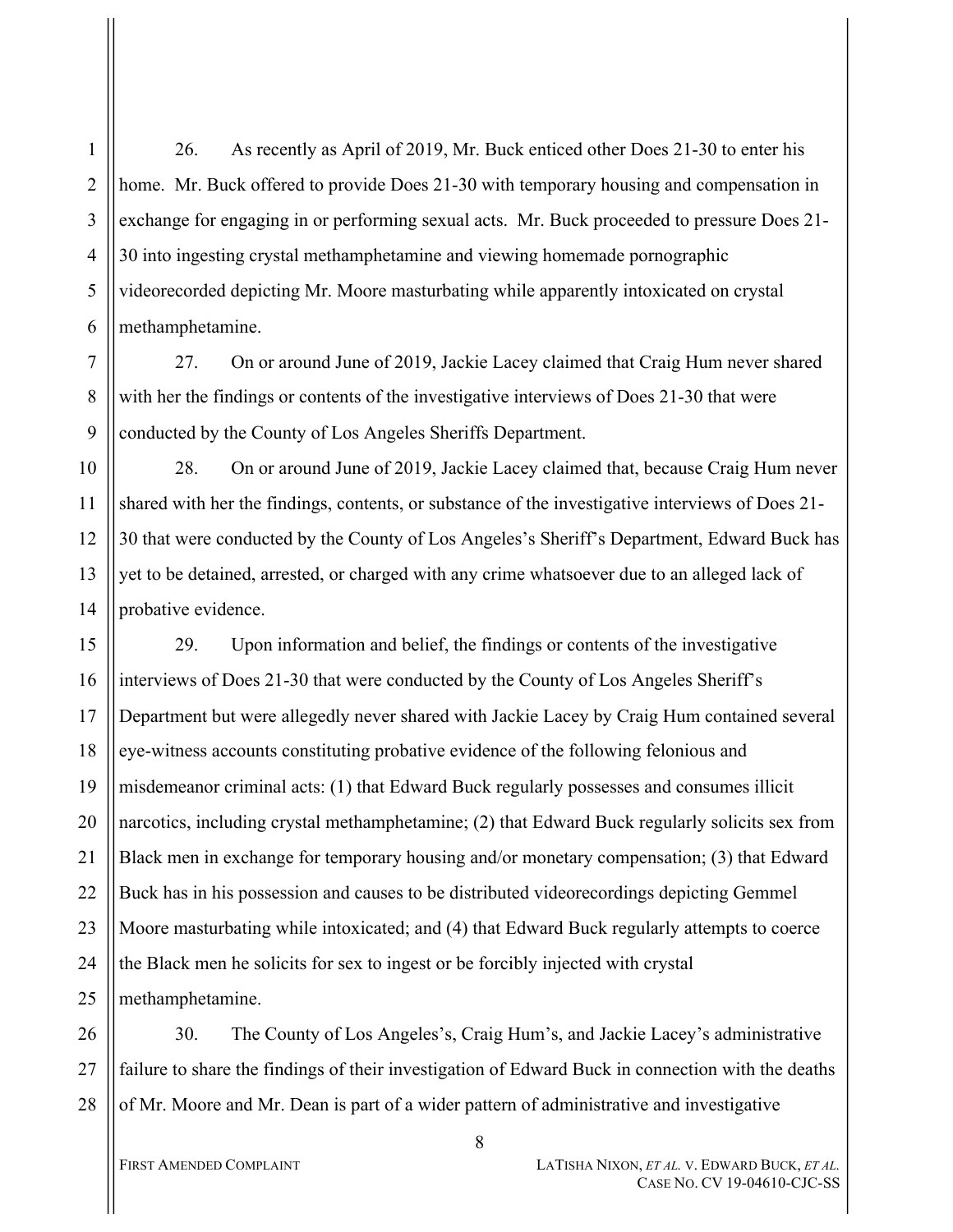misconduct whereby information concerning or regarding crimes against or affecting Black victims is ignored, neglected, or otherwise treated in a way that falls beneath the standard of care by which similar information concerning or regarding similar crimes against or affecting white victims is treated.

31. The County of Los Angeles's, Craig Hum's, and Jackie Lacey's administrative failure to share the findings of its investigation into Edward Buck is part of a wider pattern of administrative misconduct whereby information concerning or regarding crimes against or affecting gay men or men who have sex with men is ignored, neglected, or otherwise treated in a way that falls beneath the standard of care by which similar information concerning or regarding similar crimes against or affecting heterosexual male victims is treated.

11

12

13

14

15

16

17

1

2

3

4

5

6

7

8

9

10

# **FIRST CAUSE OF ACTION: WRONGFUL DEATH & SURVIVAL DAMAGES**

## **(Against Defendant EDWARD BUCK and DOES 1 through 20, Inclusive)**

32. Ms. Nixon restates, as though fully set forth herein, the allegations contained in each of the paragraphs above.

33. Prior to Mr. Moore's death, Mr. Moore was living in Harris County, Texas with Ms. Nixon and the rest of his family. Mr. Moore was a dutiful and loving son to Ms. Nixon and brother to Ms. Nixon's other children, his siblings.

18 19 20 34. As described herein on information and belief, Ms. Nixon alleges that on or about July 27, 2017, Mr. Buck injected Mr. Moore with a lethal dose of crystal methamphetamine.

21 22 23 24 25 35. As a direct and proximate result of Mr. Buck's wrongful conduct, Mr. Moore died and his heir, Ms. Nixon, has been deprived of his care, society, comfort, attention, services and support to their general damages in an amount according to proof at trial. As a direct and proximate result of Mr. Buck's wrongful conduct, Ms. Nixon has incurred funeral and burial expenses and other special damages according to proof at trial.

26 27 28 36. As a direct and proximate result of Mr. Buck's wrongful conduct, Mr. Moore was forced to endure severe mental and physical anguish and fear of impending death and he ultimately suffered severe physical injuries which caused his death. As a result of the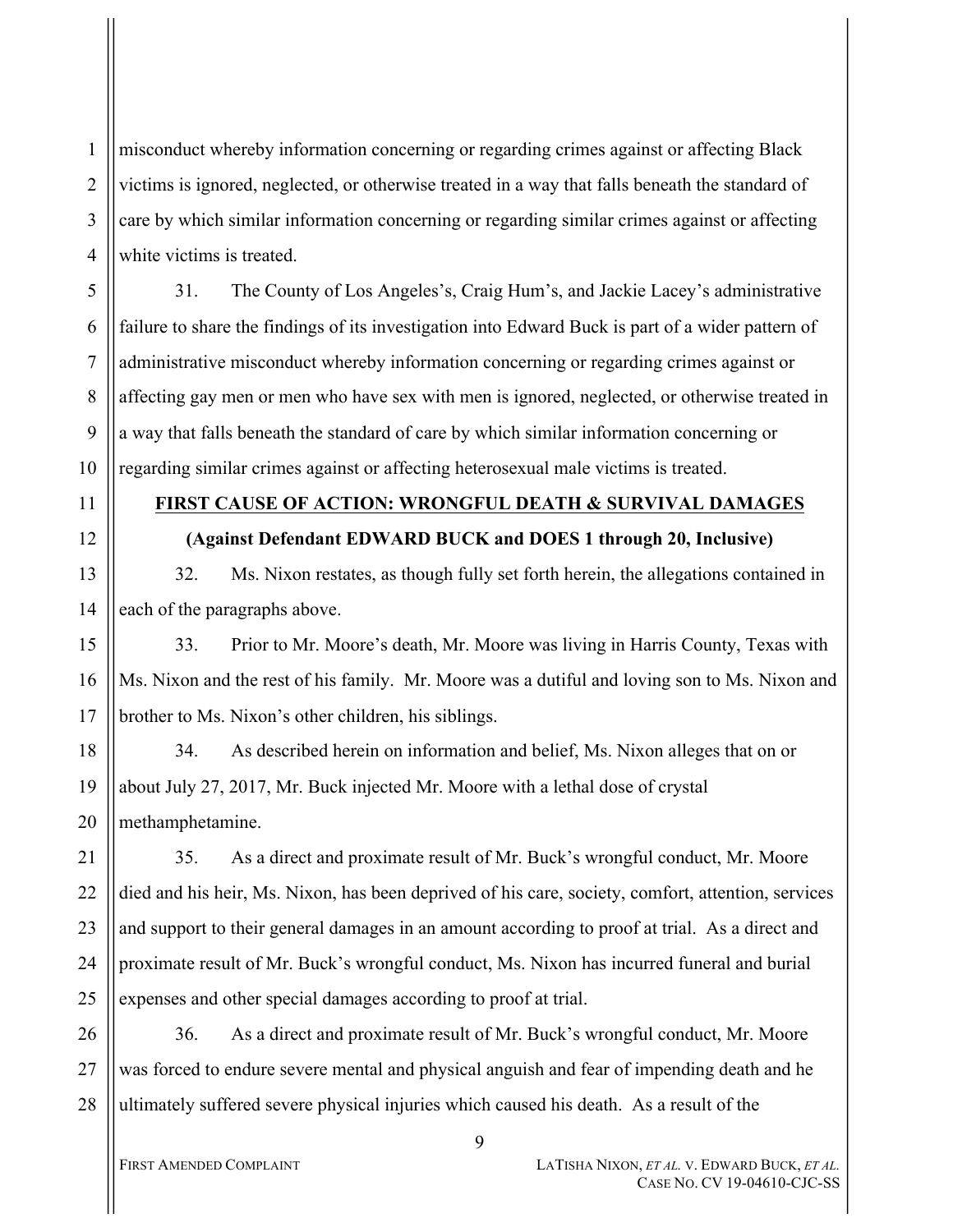1 2 3 4 5 6 foregoing, Ms. Nixon, as Successor in Interest of Mr. Moore, hereby asserts survivor's claims on behalf of Mr. Moore, Deceased, pursuant to Sections 377.10, 377.20, 377.30, *et seq.*, of the Code of Civil Procedure, and based upon all other applicable statutes and case law and succeed to the Second, Third, Fourth, Fifth, Sixth, Seventh, Eighth, Ninth, Tenth, Eleventh, Twelfth, Thirteenth, Fourteenth, and Fifteenth Causes of Action, all of which might have been brought by Mr. Moore, Deceased.

7

8

9

10

11

## **SECOND CAUSE OF ACTION: SEXUAL BATTERY**

### **(Against Defendant EDWARD BUCK and DOES 1 through 20, Inclusive)**

37. Ms. Nixon, as Successor in Interest of Mr. Moore, Deceased, restates and incorporates by reference, as though fully set forth herein, the allegations contained in each of the paragraphs above.

12 38. Cal. Civ. Code Section 1708.5(a) provides: "A person commits a sexual battery who does any of the following: (1) Acts with the intent to cause a harmful or offensive contact with an intimate part of another, and a sexually offensive contact with that person directly or indirectly results; (2) Acts with the intent to cause a harmful or offensive contact with another by use of his or her intimate part, and a sexually offensive contact with that person directly or indirectly results; (3) Acts to cause an imminent apprehension of the conduct described in paragraph (1) or (2), and a sexually offensive contact with that person directly or indirectly results."

39. Mr. Buck is a "person" under section 1708.5 of the Civil Code.

40. Mr. Buck intended to cause harmful and offensive sexual contact with Mr. Moore and a sexually offensive contact with Mr. Moore resulted, either directly or indirectly, when Mr. Buck distributed or furnished crystal methamphetamine to Mr. Moore and then forcibly and repeatedly injected Mr. Moore with crystal methamphetamine while requiring Mr. Moore to view hardcore pornographic films, masturbate and perform other various sexually graphic acts.

41. At no time did Mr. Moore consent, either expressly or impliedly, to Mr. Buck's acts.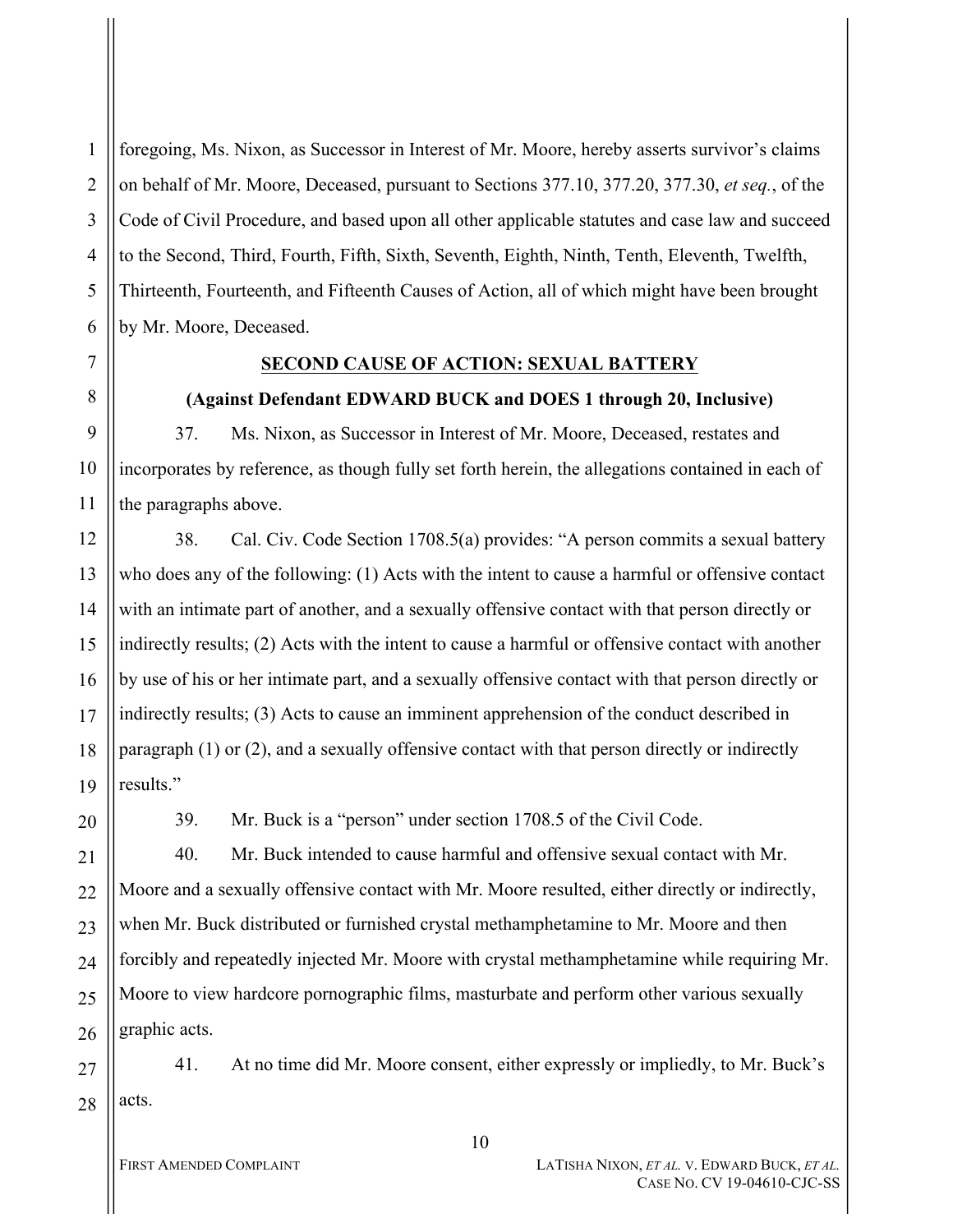42. Mr. Moore lacked the mental capacity to consent due to his being intoxicated and mentally impaired as a result of being forcibly injected with crystal methamphetamine by Mr. Buck.

43. Mr. Moore was harmed and offended by Mr. Buck's conduct, as any reasonable person in his situation would have been.

6 7 8 9 10 44. As a direct and proximate result of Mr. Buck's actions, Mr. Moore suffered special and general damages, including physical pain, mental suffering, loss of enjoyment of life, anxiety, embarrassment, humiliation, and severe emotional distress, all in an amount according to proof at trial. Additionally, Mr. Moore suffered a loss of earnings and other economic opportunities.

11 12 13 14 15 16 17 45. Mr. Buck's conduct was malicious and oppressive, and done with a conscious disregard of Mr. Moore's rights. Mr. Buck also acted with the knowledge of or with reckless disregard for the fact that his conduct was certain to cause injury and/or humiliation to Mr. Moore. Ms. Nixon is further informed and believes that Mr. Buck intended to cause fear, physical injury and/or pain and suffering to Mr. Moore. Ms. Nixon, as Successor in Interest of Mr. Moore, Deceased, is entitled to recover punitive and exemplary damages from Mr. Buck according to proof at trial.

#### 18

19

20

21

22

28

1

2

3

4

5

## **THIRD CAUSE OF ACTION: ASSAULT**

### **(Against Defendant EDWARD BUCK and DOES 1 through 20, Inclusive)**

46. Ms. Nixon, as Successor in Interest of Mr. Moore, Deceased, restates and incorporates by reference, as though fully set forth herein, the allegations contained in each of the paragraphs above.

23 24 25 26 27 47. Mr. Buck intended to cause Mr. Moore apprehension of an imminent harmful and offensive contact with his person when Mr. Buck distributed or furnished crystal methamphetamine to Mr. Moore and then forcibly and repeatedly injected Mr. Moore with crystal methamphetamine while requiring Mr. Moore to view hardcore pornographic films, masturbate and perform other various sexually graphic acts.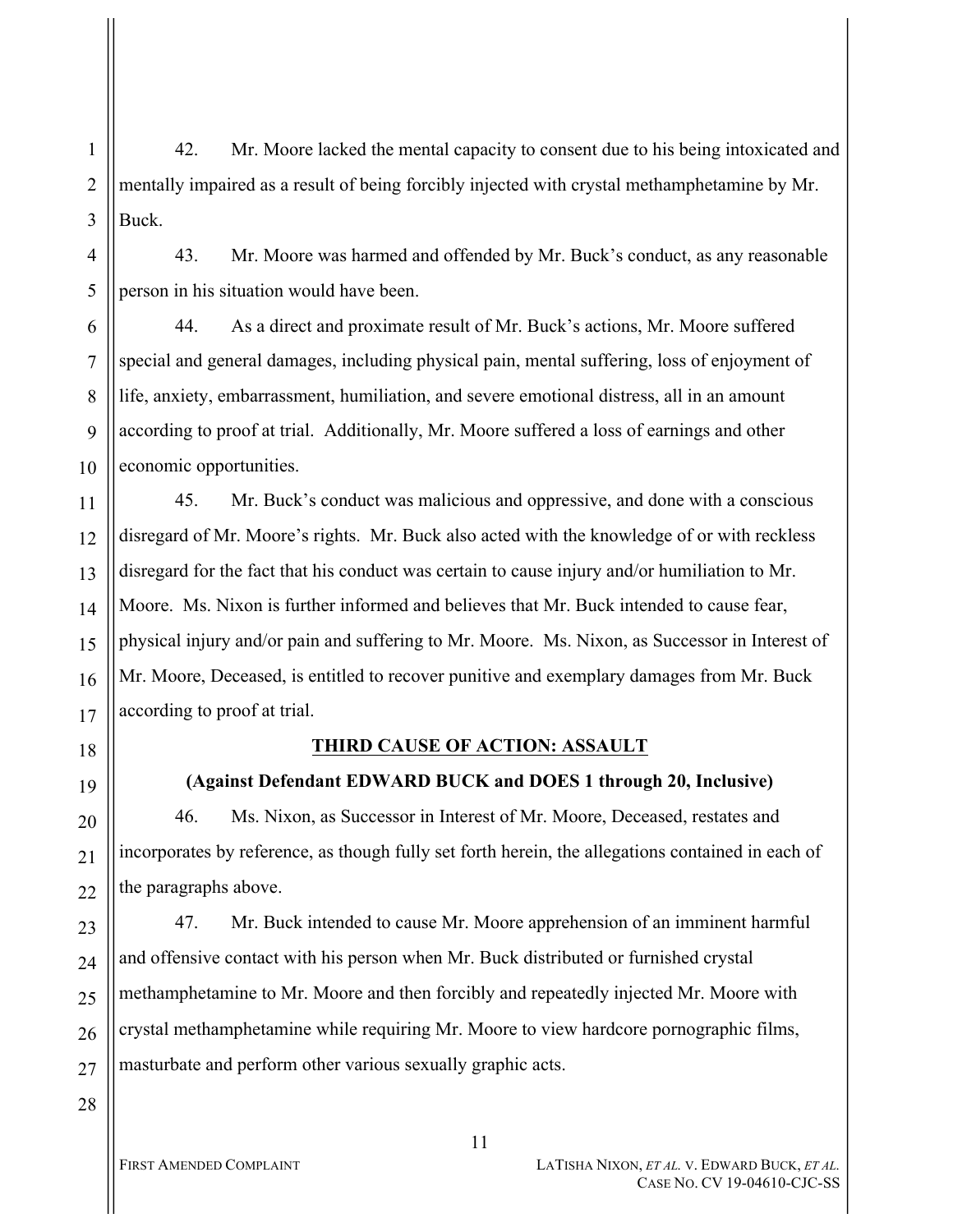48. As a result of Mr. Buck's acts, Mr. Moore was, in fact, placed in great apprehension of imminent harmful and offensive contact with his person.

3 4 49. At no time did Mr. Moore consent, either expressly or impliedly, to Mr. Buck's acts.

50. Mr. Moore lacked the mental capacity to consent due to his being intoxicated and mentally impaired as a result of being forcibly injected with crystal methamphetamine by Mr. Buck.

8 9 51. In performing the acts described above, Mr. Buck acted with the intent to make contact with Mr. Moore's person.

10 11 12 13 52. Mr. Buck's conduct as described above, caused Mr. Moore to be apprehensive that Mr. Buck would subject Mr. Moore to further intentional invasions of his right to be free from offensive and harmful contact and demonstrated that at all material times, Mr. Buck had a present ability to subject Mr. Moore to an intentional offensive and harmful touching.

14 15 16 17 18 53. As a direct and proximate result of Mr. Buck's actions, Mr. Moore suffered special and general damages, including physical pain, mental suffering, loss of enjoyment of life, anxiety, embarrassment, humiliation, and severe emotional distress, all in an amount according to proof at trial. Additionally, Mr. Moore suffered a loss of earnings and other economic opportunities.

19 20 21 22 23 24 25 54. Mr. Buck's conduct was malicious and oppressive, and done with a conscious disregard of Mr. Moore's rights. Mr. Buck also acted with the knowledge of or with reckless disregard for the fact that his conduct was certain to cause injury and/or humiliation to Mr. Moore. Ms. Nixon is further informed and believes that Mr. Buck intended to cause fear, physical injury and/or pain and suffering to Mr. Moore. Ms. Nixon, as Successor in Interest of Mr. Moore, Deceased, is entitled to recover punitive and exemplary damages from Mr. Buck according to proof at trial.

26 ///

27 ///

1

2

5

6

7

28 ///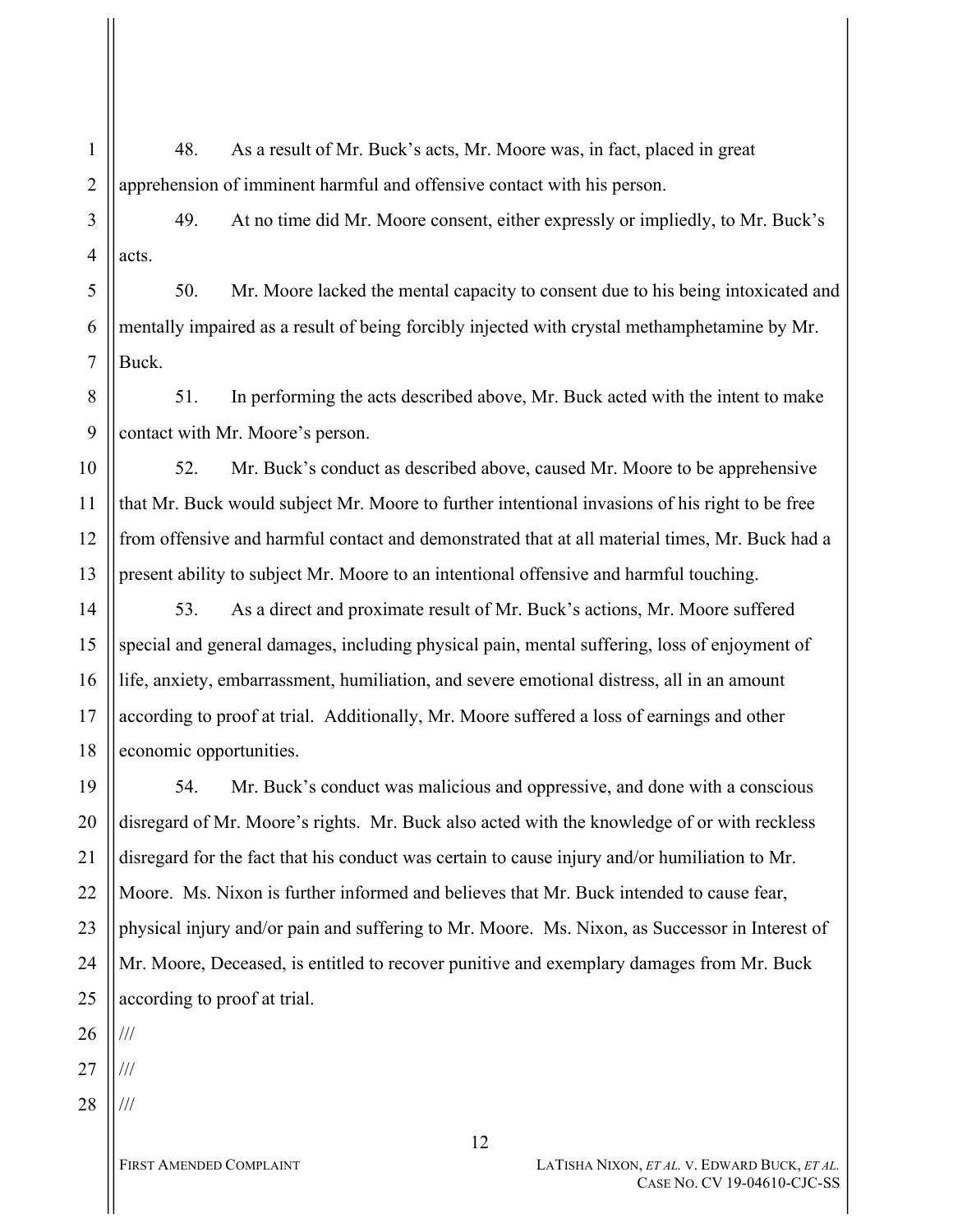### **FOURTH CAUSE OF ACTION: BATTERY**

#### **(Against Defendant EDWARD BUCK and DOES 1 through 20, Inclusive)**

55. Ms. Nixon, as Successor in Interest of Mr. Moore, Deceased, restates and incorporates by reference, as though fully set forth herein, the allegations contained in each of the paragraphs above.

6 7 8 56. When Mr. Buck forcibly and repeatedly injected Mr. Moore with crystal methamphetamine, Mr. Buck acted with the intent to make a harmful and offensive contact with Mr. Moore's person.

9 10 57. When Mr. Buck forcibly and repeatedly injected Mr. Moore with crystal methamphetamine, Mr. Buck did, in fact, bring himself into offensive and unwelcome contact with Mr. Moore's person.

12 13 58. Mr. Moore was harmed and offended by Mr. Buck's conduct, as any reasonable person in his situation would have been.

14 15 59. At no time did Mr. Moore consent, either expressly or impliedly, to Mr. Buck's acts.

16 17 60. Mr. Moore lacked the mental capacity to consent due to his being intoxicated as a result of being forcibly injected with crystal methamphetamine by Mr. Buck.

18 19 20 21 22 61. As a direct and proximate result of Mr. Buck's actions, Mr. Moore suffered special and general damages, including physical pain, mental suffering, loss of enjoyment of life, anxiety, embarrassment, humiliation, and severe emotional distress, all in an amount according to proof at trial. Additionally, Mr. Moore suffered a loss of earnings and other economic opportunities.

23 24 25 26 27 28 62. Mr. Buck's conduct was malicious and oppressive, and done with a conscious disregard of Mr. Moore's rights. Mr. Buck also acted with the knowledge of or with reckless disregard for the fact that his conduct was certain to cause injury and/or humiliation to Mr. Moore. Ms. Nixon is further informed and believes that Mr. Buck intended to cause fear, physical injury and/or pain and suffering to Mr. Moore. Ms. Nixon, as Successor in Interest of

1

2

3

4

5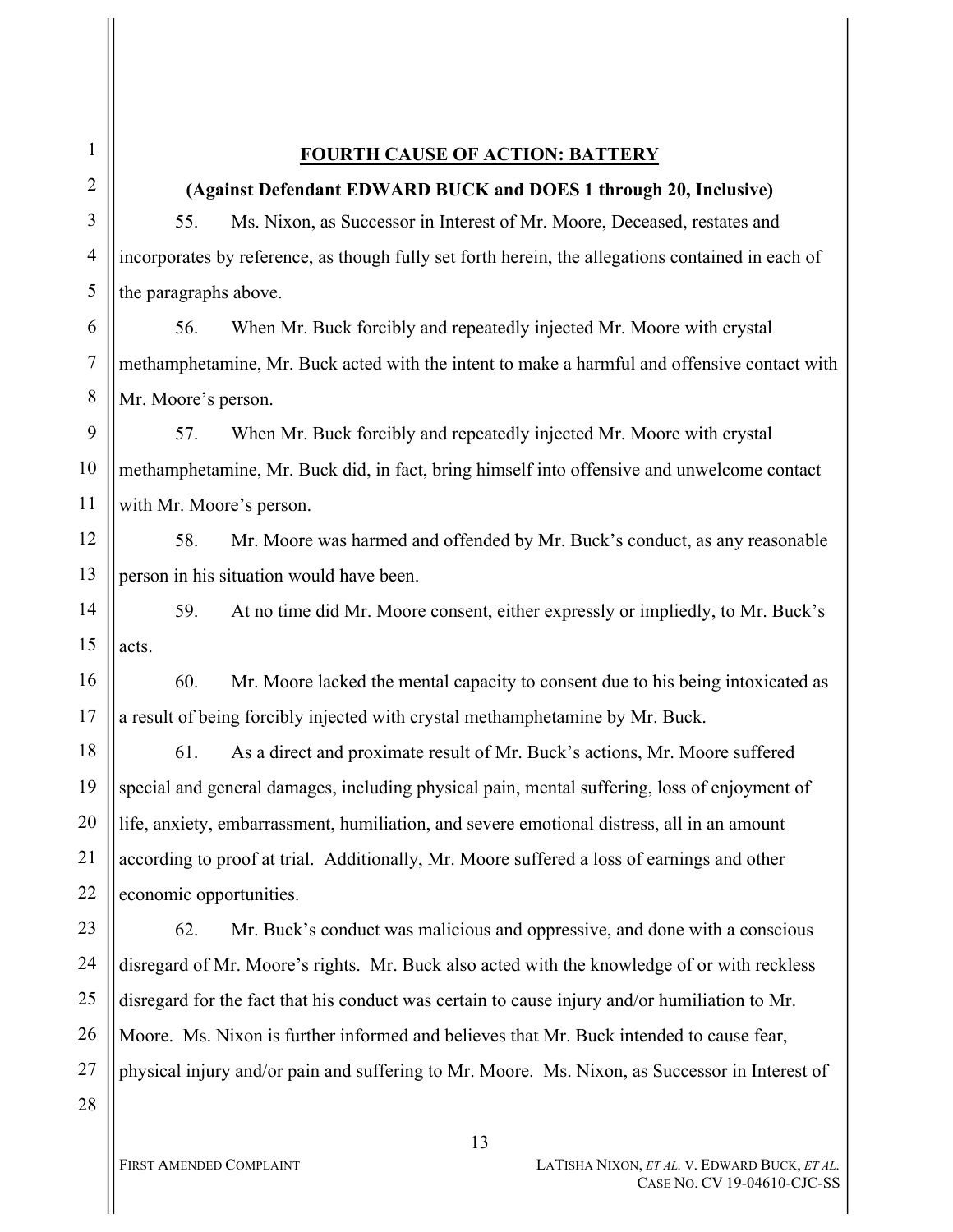Mr. Moore, Deceased, is entitled to recover punitive and exemplary damages from Mr. Buck according to proof at trial.

#### **FIFTH CAUSE OF ACTION: HATE VIOLENCE**

#### **(Against Defendant EDWARD BUCK and DOES 1 through 20, Inclusive)**

63. Ms. Nixon, as Successor in Interest of Mr. Moore, Deceased, restates and incorporates by reference, as though fully set forth herein, the allegations contained in each of the paragraphs above.

8 9 10 12 64. Cal. Civ. Code Section 51.7 (a) states "all persons within the jurisdiction of this state have the right to be free from any violence, or intimidation by threat of violence, committed against their persons or property because of political affiliation, or on account of any characteristic listed or defined in subdivision (b) or (e) of Section 51 … or because another person perceives them to have one or more of those characteristics."

13 14 15 65. At all times mentioned herein, Mr. Moore had the right to be free from any violence, or intimidation by threat of violence, committed against his person on account of his race.

16 17 18 19 66. Mr. Buck subjected Mr. Moore to violence, and/or intimidation by threats of violence, against his person on account of his race and/or acted to deny Mr. Moore his right to be free from any violence, or intimidation by threat of violence, committed against his person on the account of his race.

20 21 67. In doing so, Mr. Buck violated Mr. Moore's civil rights, as set forth in the Ralph Civil Rights Act, which is codified in Cal. Civ. Code § 51.7.

22 23 24 25 26 68. As a direct and proximate result of Mr. Buck's actions, Mr. Moore suffered special and general damages, including physical pain, mental suffering, loss of enjoyment of life, anxiety, embarrassment, humiliation, and severe emotional distress, all in an amount according to proof at trial. Additionally, Mr. Moore suffered a loss of earnings and other economic opportunities.

27 28 69. Mr. Buck's conduct was malicious and oppressive, and done with a conscious disregard of Mr. Moore's rights. Mr. Buck also acted with the knowledge of or with reckless

1

2

3

4

5

6

7

11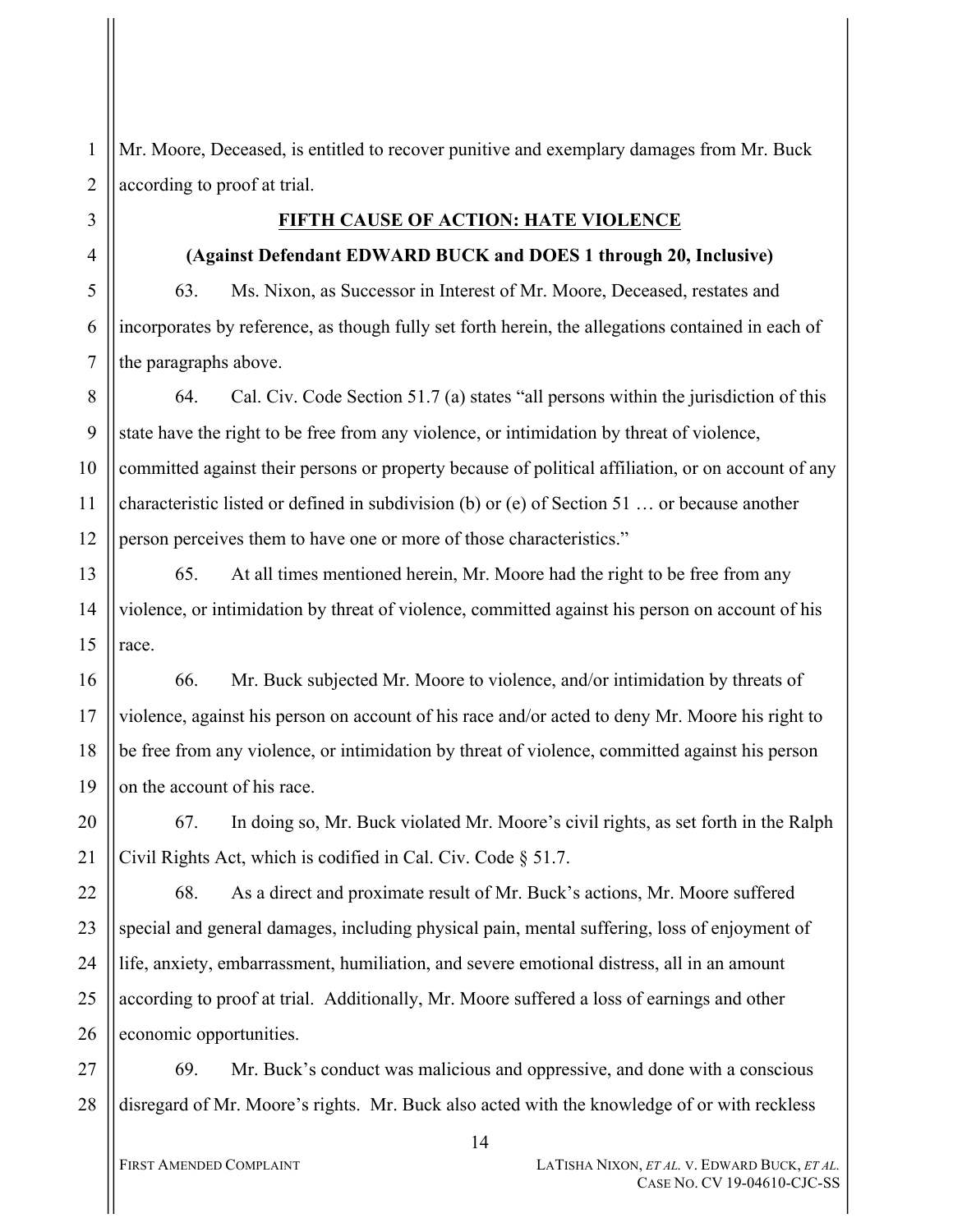2 3 4 5 disregard for the fact that his conduct was certain to cause injury and/or humiliation to Mr. Moore. Ms. Nixon, as Successor in Interest of Mr. Moore, Deceased, is further informed and believes that Mr. Buck intended to cause fear, physical injury and/or pain and suffering to Mr. Moore. Ms. Nixon, as Successor in Interest of Mr. Moore, Deceased, is entitled to recover punitive and exemplary damages from Mr. Buck according to proof at trial.

6

7

8

9

10

11

13

14

15

16

1

70. In addition to and/or in lieu of Ms. Nixon's, as Successor in Interest of Mr. Moore, Deceased, election, Ms. Nixon is entitled to receive and hereby seeks statutory damages pursuant to Cal. Civ. Code § 52(b), including actual and exemplary damages.

71. Pursuant to Cal. Civ. Code § 52(b)(3), Ms. Nixon, as Successor in Interest of Mr. Moore, Deceased, has incurred, and will continue to incur, attorneys' fees in the prosecution of this action and therefore demands such reasonable attorneys' fees and costs as set by the Court.

12

### **SIXTH CAUSE OF ACTION: DRUG DEALER LIABILITY**

## **(Against Defendant EDWARD BUCK and DOES 1 through 20, Inclusive)**

72. Ms. Nixon, in her individual capacity and as Successor in Interest of Mr. Moore, Deceased, restates and incorporates by reference, as though fully set forth herein, the allegations contained in each of the paragraphs above.

17 18 19 73. The California Drug Dealer Liability Act, codified as Health and Safety Code sections 11700, *et seq.*, was enacted to provide a civil remedy for damages to persons injured as a result of the use of an illegal controlled substance.

20 21 22 23 74. Health and Safety Code section 11705, subdivision (a)(1), which is part of the Drug Dealer Liability Act, provides that a "parent, legal guardian, child, spouse, or sibling" of the individual controlled substance user is entitled to bring an action for damages caused by an individual's use of an illegal controlled substance.

24 25 26 27 28 75. Health and Safety Code section 11705, subdivision (b)(1) states that a person entitled to bring an action under the Drug Dealer Liability Act may seek damages from a person who sold, administered, or furnished an illegal controlled substance to the individual user of the illegal controlled substance, as well as from a person who knowingly participated in the marketing of illegal controlled substances.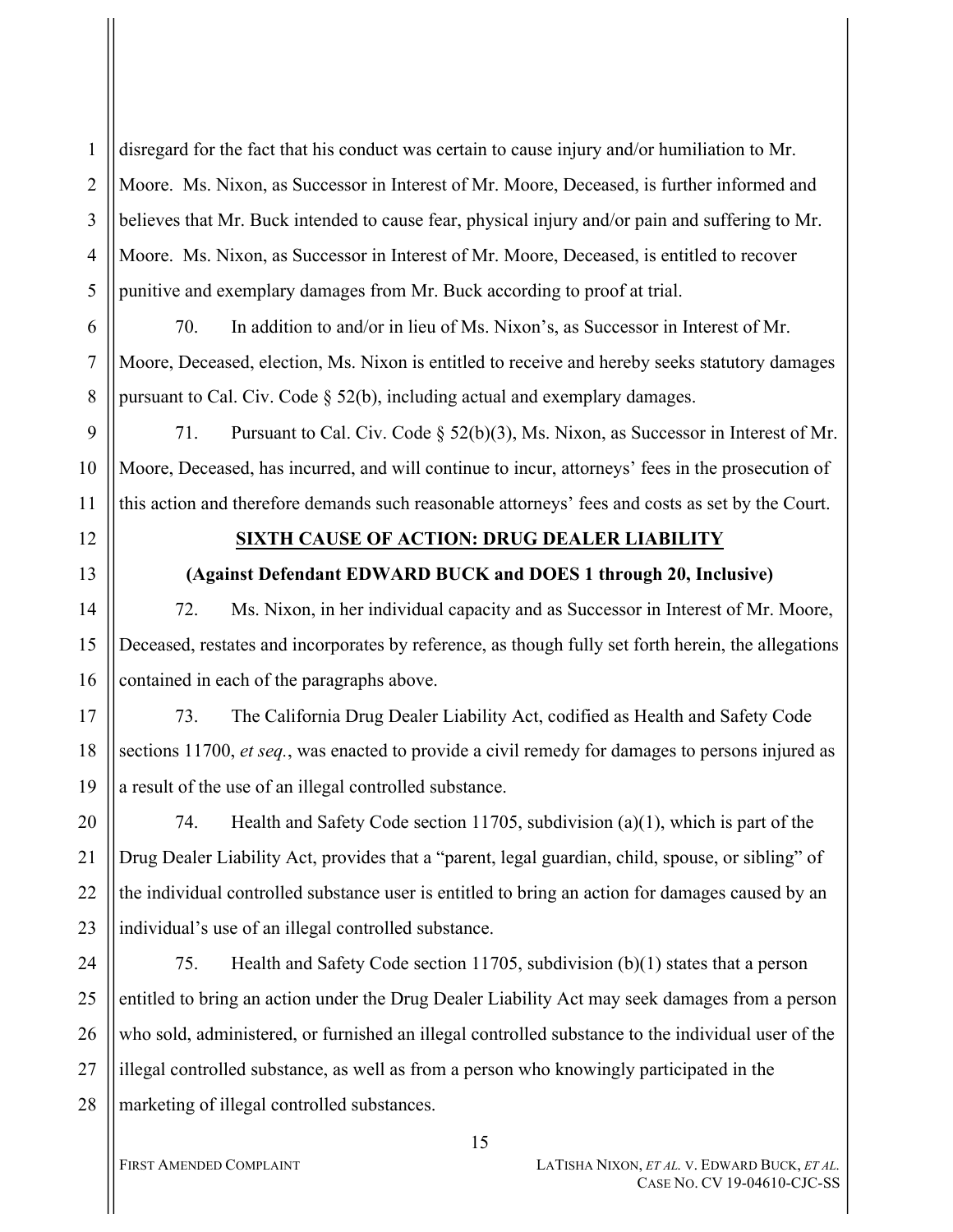76. As described above, Mr. Buck wrongfully and illegally supplied, marketed and distributed crystal methamphetamine to Mr. Moore on or about July 27, 2017. On or about July 27, 2017, Mr. Buck intravenously administered crystal methamphetamine to Mr. Moore, who shortly thereafter died as a result. On November 17, 2017, the County of Los Angeles indicated to Ms. Nixon that further clarification was needed in regards to the toxicology analysis regarding Mr. Moore's death. The final conclusion from the toxicology analysis regarding Mr. Moore's death was not provided to Ms. Nixon until January or February of 2019.

77. Mr. Moore's death was tragic and easily avoidable. It has had a debilitating and devastating effect on his friends and family, not least on Ms. Nixon.

10 11 12 13 14 15 16 17 18 19 20 21 78. Health and Safety Code section 11705, subdivision (d), which is part of the Drug Dealer Liability Act, entitles Plaintiff to recover the following: "(1) Economic damages, including, but not limited to, the cost of treatment and rehabilitation, medical expenses, loss of economic or educational potential, loss of productivity, absenteeism, support expenses, accidents or injury, and any other pecuniary loss proximately caused by the use of an illegal controlled substance. (2) Noneconomic damages, including, but not limited to, physical and emotional pain, suffering, physical impairment, loss of companionship, services and consortium, and other nonpecuniary losses proximately caused by an individual's use of an illegal controlled substance. (3) Exemplary damages. (4) Reasonable attorney fees. (5) Costs of suit, including, but not limited to, reasonable expenses for expert testimony. Accordingly, by way of this action, Ms. Nixon, in her individual capacity and as Successor in Interest of Mr. Moore, Deceased, seeks all such available damages in an amount according to proof at trial.

22 23 24 25 26 27 28 79. Mr. Buck's conduct was malicious and oppressive, and done with a conscious disregard of Mr. Moore's rights. Mr. Buck also acted with the knowledge of or with reckless disregard for the fact that his conduct was certain to cause injury and/or humiliation to Mr. Moore. Ms. Nixon, as Successor in Interest of Mr. Moore, Deceased, is further informed and believes that Mr. Buck intended to cause fear, physical injury and/or pain and suffering to Mr. Moore. Ms. Nixon, as Successor in Interest of Mr. Moore, Deceased, is entitled to recover punitive and exemplary damages from Mr. Buck according to proof at trial.

1

2

3

4

5

6

7

8

9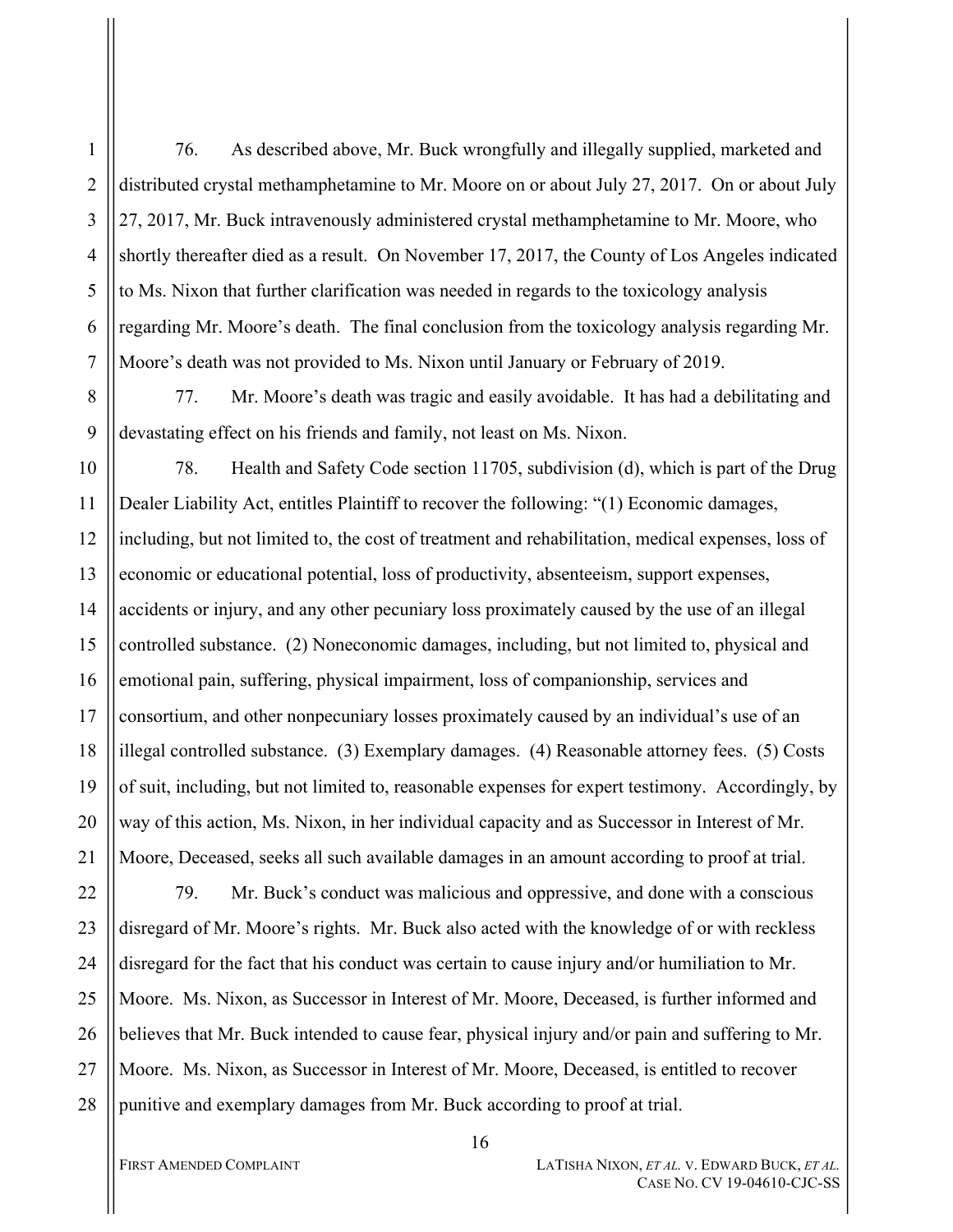### **SEVENTH CAUSE OF ACTION: NEGLIGENCE** *PER SE*

# **(Against Defendant EDWARD BUCK and DOES 1 through 20, Inclusive)**

80. Ms. Nixon, as Successor in Interest of Mr. Moore, Deceased, restates and incorporates by reference, as though fully set forth herein, the allegations contained in each of the paragraphs above.

1

2

3

4

5

6

81. Mr. Buck owed Mr. Moore a duty of care, as set forth herein.

7 8 9 10 11 12 13 14 15 16 17 18 82. At all relevant times, Mr. Buck was subject to The California Drug Dealer Liability Act, codified as Health and Safety Code sections 11700, *et seq.*, which is a health and safety law pertaining to the significant health hazards posed by the consumption of illegal controlled substances, like crystal methamphetamine. The Drug Dealer Liability Act was intended to preserve life and prevent bodily injury to individual users of illegal controlled substances, like crystal methamphetamine, by imposing civil liability on a defendant who manufacturers, distributes, or furnishes an illegal controlled substance to an individual who is subsequently injured as a direct and proximate result of consuming the same. The Drug Dealer Liability Act was further intended to promote the health of those who use illegal controlled substances by providing such individuals with a mechanism for paying the substantial costs of medical rehabilitation by obtaining monetary damages from a defendant who manufactures, distributes, or furnishes an illegal controlled substance.

19 20 83. Mr. Moore is a member of a class (individuals who consume illegal controlled substances) for whose benefit the Drug Dealer Liability Act was passed.

21 22 23 24 25 84. Mr. Buck violated the Drug Dealer Liability Act and breached that duty of care that was owed to Mr. Moore, as described herein, when, after distributing or furnishing crystal methamphetamine to Mr. Moore, Mr. Buck then forcibly and repeatedly injected Mr. Moore with crystal methamphetamine while requiring Mr. Moore to view hardcore pornographic films, masturbate and perform other various sexually graphic acts.

26 27 28 85. As a direct and proximate result of Mr. Buck's actions, Mr. Moore suffered the same type of harm that the Drug Dealer Liability Act was intended to prevent, resulting in "(1) Economic damages, including, but not limited to, the cost of treatment and rehabilitation,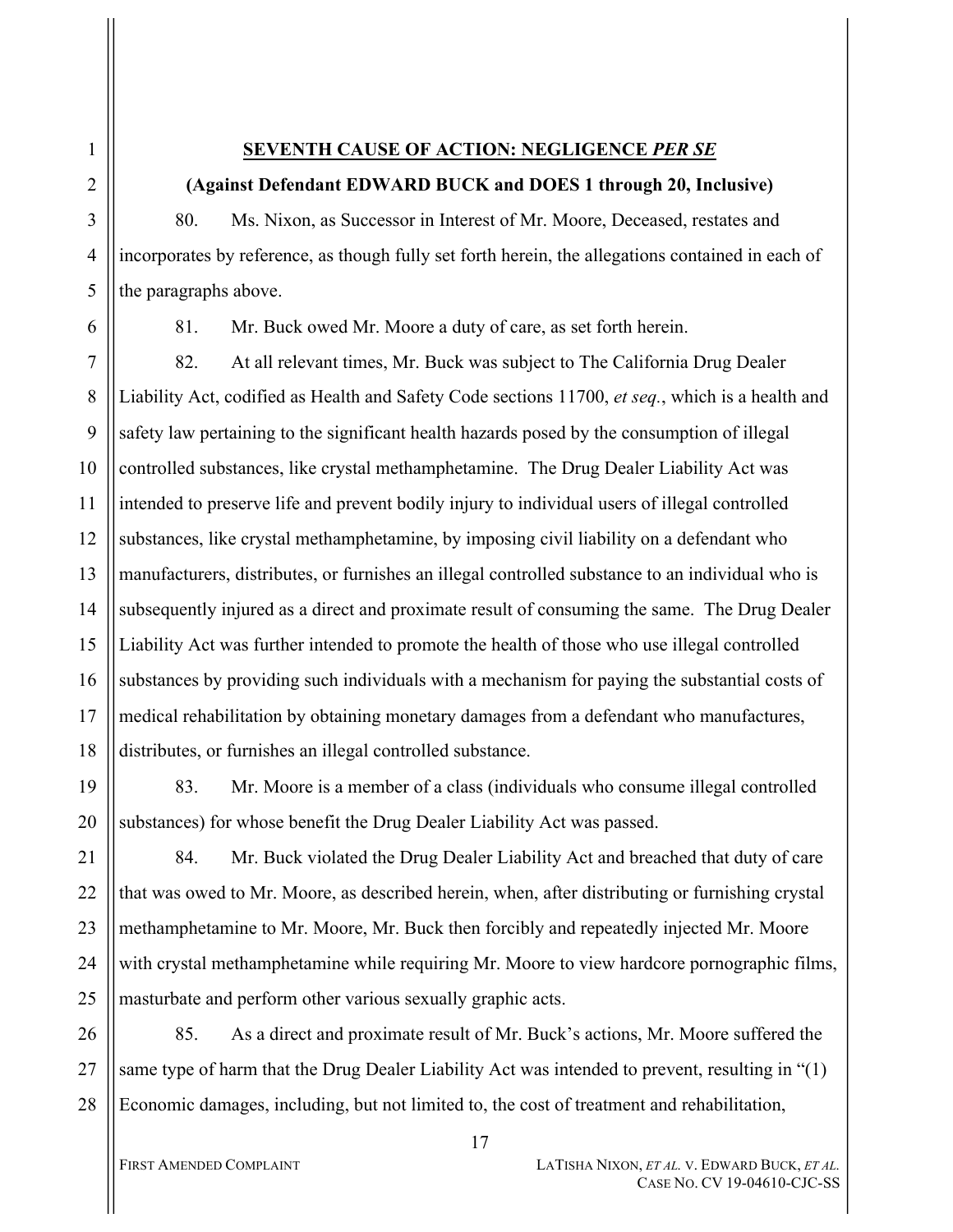medical expenses, loss of economic or educational potential, loss of productivity, absenteeism, support expenses, accidents or injury, and any other pecuniary loss proximately caused by the use of an illegal controlled substance. (2) Noneconomic damages, including, but not limited to, physical and emotional pain, suffering, physical impairment, loss of companionship, services and consortium, and other nonpecuniary losses proximately caused by an individual's use of an illegal controlled substance" all in an amount according to proof at trial. *Cal. Health & Safety Code* § 11705, subd. (d).

8 9 10 11 12 13 14 86. Mr. Buck's conduct was malicious and oppressive, and done with a conscious disregard of Mr. Moore's rights. Mr. Buck also acted with the knowledge of or with reckless disregard for the fact that his conduct was certain to cause injury and/or humiliation to Mr. Moore. Ms. Nixon, as Successor in Interest of Mr. Moore, Deceased, is further informed and believes that Mr. Buck intended to cause fear, physical injury and/or pain and suffering to Mr. Moore. Ms. Nixon, as Successor in Interest of Mr. Moore, Deceased, is entitled to recover punitive and exemplary damages from Mr. Buck according to proof at trial.

15

16

1

2

3

4

5

6

7

# **EIGHTH CAUSE OF ACTION: NEGLIGENCE (PREMISES LIABILITY)**

## **(Against Defendant EDWARD BUCK and DOES 1 through 20, Inclusive)**

17 18 19 87. Ms. Nixon, as Successor in Interest of Mr. Moore, Deceased, restates and incorporates by reference, as though fully set forth herein, the allegations contained in each of the paragraphs above.

20 21 88. In the alternative, Ms. Nixon alleges that Mr. Buck was negligent in the use and/or maintenance of the property on which Mr. Moore was harmed.

22 23 24 25 26 89. Mr. Buck occupied or controlled the property on which Mr. Moore was harmed. As the occupier or controller of the property, Mr. Buck was under a duty to manage and act reasonably to control his property and guests to prevent injury from, among other things, foreseeable sexual battery, battery, assault, and injuries resulting from the distribution, manufacturing, or furnishing of illegal controlled substances to Mr. Moore.

27 28 90. Based on information and belief, as described herein, Ms. Nixon alleges that Mr. Buck has a history of hosting sexual encounters at the property during which he facilitated the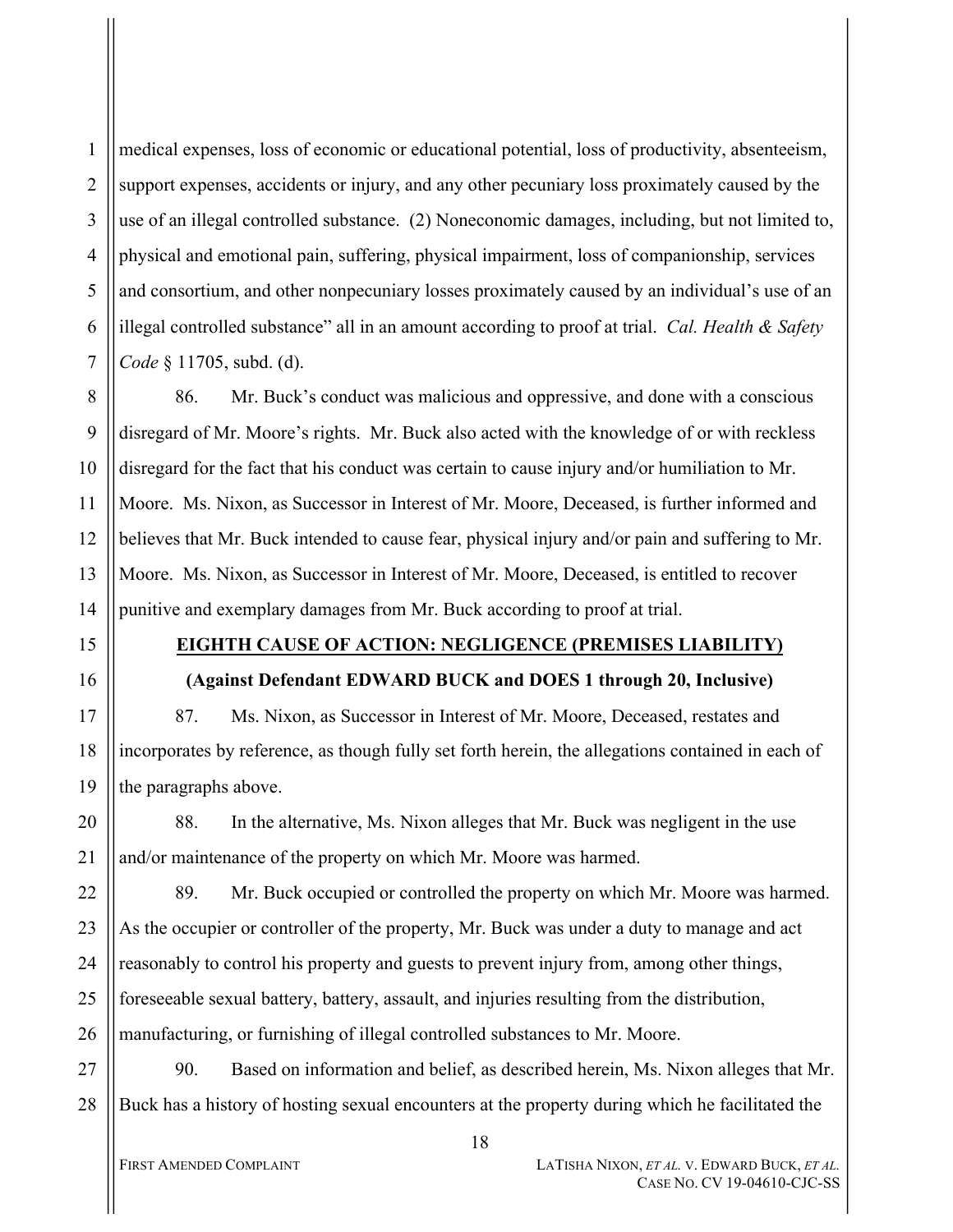distribution, manufacturing or furnishing of illegal controlled substances to his guests, into whom Mr. Buck forcibly injected crystal methamphetamine. Mr. Buck was aware or should have been aware of the risk of injury to his guests.

91. By virtue of the information Mr. Buck knew or should have known as alleged herein, Mr. Buck owed Mr. Moore a duty to prevent the kinds of injuries he sustained.

92. Mr. Buck breached that duty of care that was owed to Mr. Moore by his own conduct, as described herein. Among other things, when Mr. Buck forcibly and repeatedly injected Mr. Moore with crystal methamphetamine while requiring Mr. Moore to view hardcore pornographic films, masturbate and perform other various sexually graphic acts, Mr. Buck breached his duty to ensure the safety of guests on his premises, such as Mr. Moore, who, as a result of Mr. Buck's breach of duty, died shortly after being injected with crystal methamphetamine on the living room floor of Mr. Buck's apartment.

13 14 15 16 17 93. As a direct and proximate result of Mr. Buck's actions, Mr. Moore suffered special and general damages, including physical pain, mental suffering, loss of enjoyment of life, anxiety, embarrassment, humiliation, and severe emotional distress, all in an amount according to proof at trial. Additionally, Mr. Moore suffered a loss of earnings and other economic opportunities.

18 19 20 21 22 23 24 94. Mr. Buck's conduct was malicious and oppressive, and done with a conscious disregard of Mr. Moore's rights. Mr. Buck also acted with the knowledge of or with reckless disregard for the fact that his conduct was certain to cause injury and/or humiliation to Mr. Moore. Ms. Nixon, as Successor in Interest of Mr. Moore, Deceased, is further informed and believes that Mr. Buck intended to cause fear, physical injury and/or pain and suffering to Mr. Moore. Ms. Nixon, as Successor in Interest of Mr. Moore, Deceased, is entitled to recover punitive and exemplary damages from Mr. Buck according to proof at trial.

25

///

1

2

3

4

5

6

7

8

9

10

11

12

26 ///

27 ///

28 ///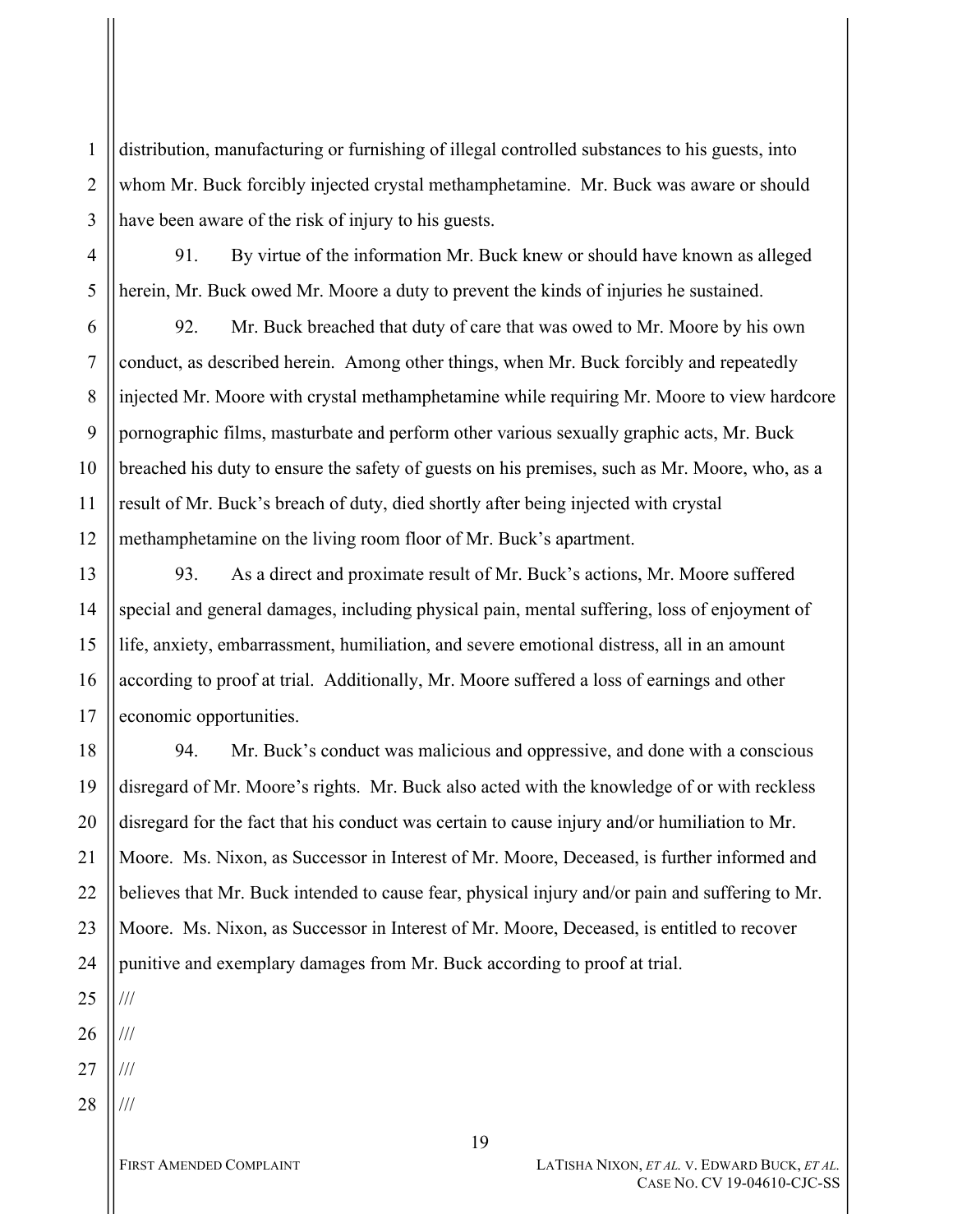1

2

# **NINTH CAUSE OF ACTION: INTENTIONAL INFLICTION OF EMOTIONAL DISTRESS**

### **(Against Defendant EDWARD BUCK and DOES 1 through 20, Inclusive)**

95. Ms. Nixon, as Successor in Interest of Mr. Moore, Deceased, restates and incorporates by reference, as though fully set forth herein, the allegations contained in each of the paragraphs above.

96. Mr. Buck knew or should have known that Mr. Moore did not want to be injected with crystal methamphetamine by Mr. Buck. Mr. Buck further knew or should have known that Mr. Moore did not want to be rendered incapacitated and made to view hardcore pornographic films while masturbating and being forced to perform various other sexually graphic acts.

97. Mr. Buck's conduct was extreme and outrageous. Mr. Buck acted with reckless disregard for Mr. Moore's rights and feelings, and with deliberate indifference to the certainty that Mr. Moore would suffer emotional distress.

98. As a direct and proximate result of Mr. Buck's actions, Mr. Moore suffered and continued to suffer severe mental anguish, humiliation, pain, severe emotional distress and physical distress. Mr. Moore suffered general and special damages as a direct and proximate result of Mr. Buck's wrongful actions in an amount according to proof at trial.

99. Ms. Nixon, as Successor in Interest of Mr. Moore, Deceased, is informed and believes, and based upon such information and belief alleges, that the outrageous conduct of Mr. Buck described above was performed with conscious disregard for Mr. Moore's rights and feelings. As a result, Ms. Nixon, as Successor in Interest of Mr. Moore, Deceased, is entitled to punitive or exemplary damages from Mr. Buck in an amount according to proof at trial.

# **TENTH CAUSE OF ACTION: HUMAN TRAFFICKING (18 U.S.C. § 1591)**

## **(Against Defendant EDWARD BUCK and DOES 1 through 20, Inclusive)**

100. Ms. Nixon, as Successor in Interest of Mr. Moore, Deceased, restates and incorporates by reference, as though fully set forth herein, the allegations contained in each of the paragraphs above.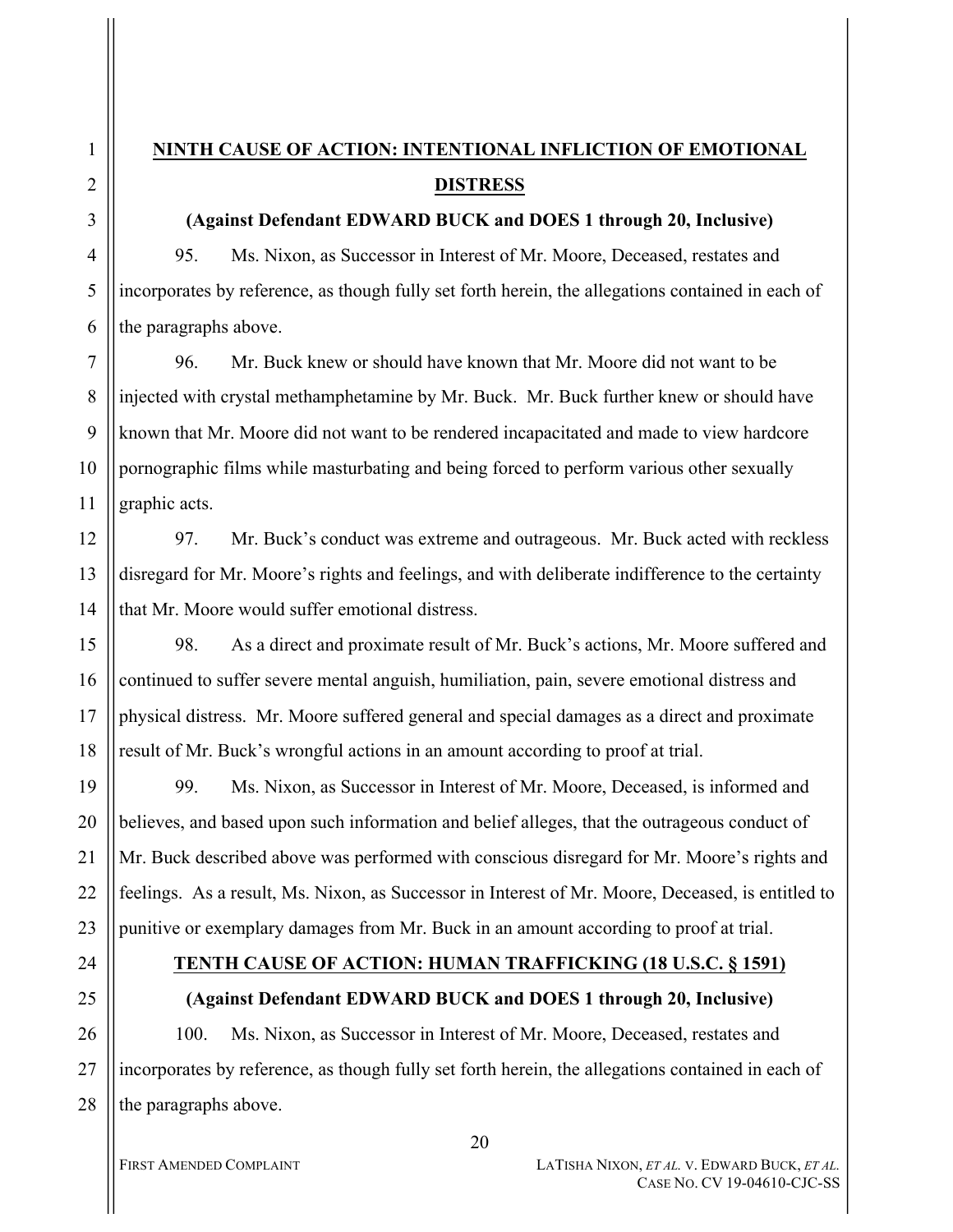1 2 3 4 5 6 7 8 9 10 11 12 13 14 15 16 17 18 19 20 21 22 23 24 25 26 27 28 101. Federal law provides for a private right of action for human trafficking in violation of 18 U.S.C. § 1591. *Noble v. Weinstein*, 335 F.Supp.3d 504, 514 (S.D.N.Y. 2018), *quoting* 18 U.S.C. § 1595, subd. (a): An individual who is a victim of a violation of Section … 1591 of title 18, United States Code, may bring a civil action in any appropriate district court of the United States. The court may award actual damages, punitive damages, reasonable attorneys' fees, and other litigation costs reasonably incurred. 102. The *Noble* court noted that a § 1591 claim "requires Plaintiff to plausibly allege knowledge, or a *modus operandi* … that Defendant enticed Plaintiff with knowledge that means of force or fraud would be used to cause a commercial sex act to take place." *Noble*, 335 F.Supp.3d at 517-18, *citing U.S. v. Todd*, 627 F.3d 329, 333-34 (9th Cir. 2010). 103. Mr. Buck knowingly utilized interstate commerce for the purpose of recruiting, enticing, and transporting Mr. Moore, deceased, from Houston, Texas to Los Angeles, California for the purpose of engaging in commercial sex acts. 104. Upon information and belief, Mr. Buck knowingly made false material statements to Mr. Moore regarding Mr. Buck's intention to host Mr. Moore without causing serious harm or injury to Mr. Moore. Mr. Buck knowingly made further false material statements to Mr. Moore regarding Mr. Buck's intention to compensate Mr. Moore as payment for engaging in sex acts or acts of a generally sexual nature. 105. Mr. Buck knew these statements were false at the time and he further knew that Mr. Moore would rely on them. 106. Mr. Moore relied on Mr. Buck's statements and traveled to Los Angeles, CA from Houston, TX on a commercial flight paid for or arranged by Mr. Buck. 107. Upon his arrival in Los Angeles, CA, Mr. Buck coerced Mr. Moore to ingest or forcibly injected Mr. Moore with crystal methamphetamine whereby Mr. Moore was incapacitated and was unable to consent Mr. Buck's imposition of hardcore pornographic films while further coercing Mr. Moore to masturbate and perform various other sexually graphic acts or acts of a generally sexual nature, all which Mr. Buck videorecorded.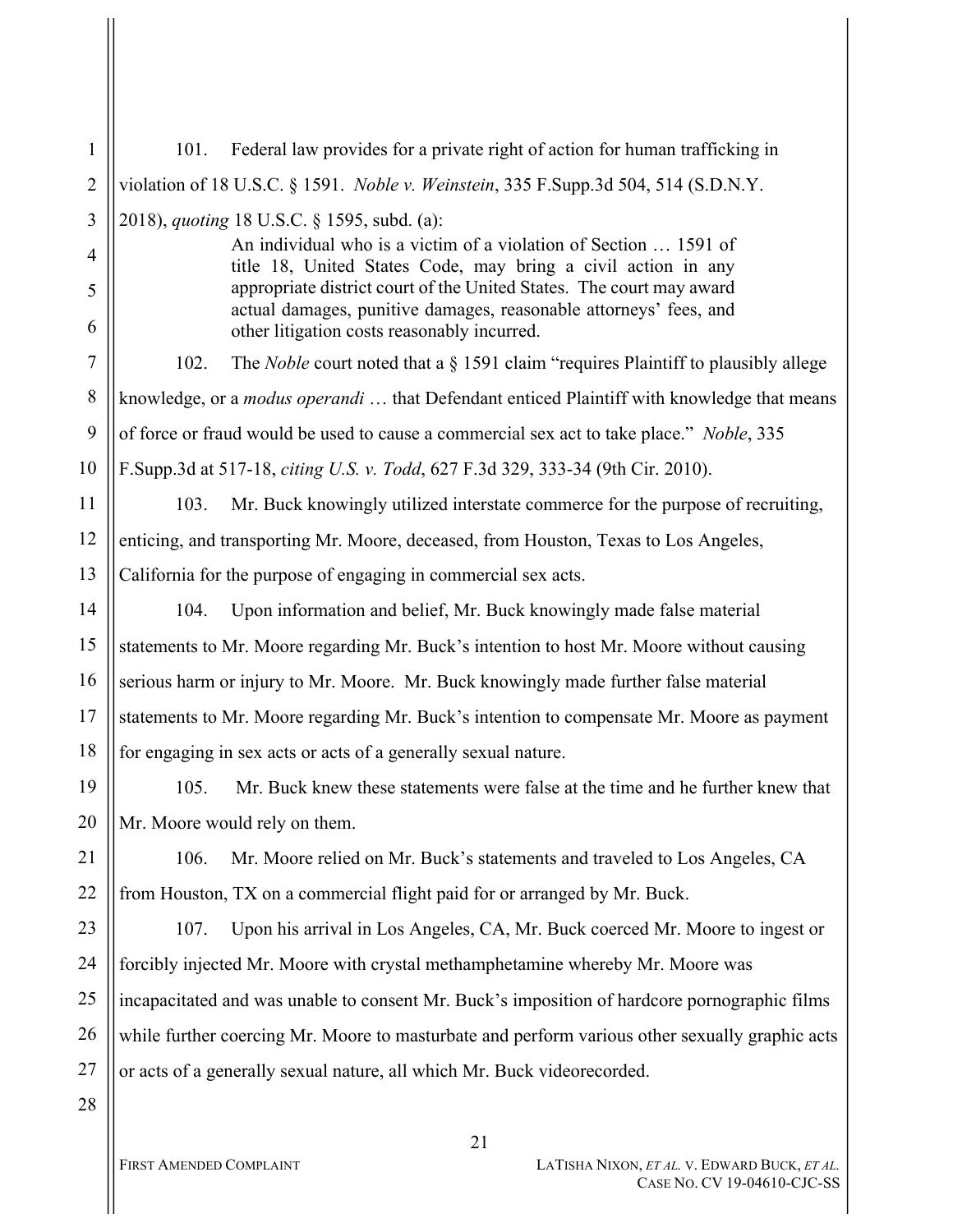108. As a direct and proximate result of Mr. Buck's actions, Mr. Moore suffered and continued to suffer severe mental anguish, humiliation, pain, severe emotional distress and physical distress. Mr. Moore suffered general and special damages as a direct and proximate result of Mr. Buck's wrongful actions and in an amount according to proof at trial.

109. Ms. Nixon, as Successor in Interest of Mr. Moore, Deceased, is informed and believes, and based upon such information and belief alleges, that the outrageous conduct of Mr. Buck described above was performed with conscious disregard for Mr. Moore's rights and feelings. As a result, Ms. Nixon, as Successor in Interest of Mr. Moore, Deceased, is entitled to punitive or exemplary damages from Mr. Buck in an amount according to proof at trial.

#### 11

1

2

3

4

5

6

7

8

9

10

12

13

14

15

# **ELEVENTH CAUSE OF ACTION: DISTRIBUTION OF PRIVATE SEXUALLY EXPLICIT MATERIALS (CAL. CIV. CODE § 1708.85)**

## **(Against Defendant EDWARD BUCK and DOES 1 through 20, Inclusive)**

110. Ms. Nixon, as Successor in Interest of Mr. Moore, Deceased, restates and incorporates by reference, as though fully set forth herein, the allegations contained in each of the paragraphs above.

16 17 18 111. Mr. Buck violated Mr. Moore's right to privacy by intentionally distributing private sexually explicit materials of Mr. Moore when Mr. Buck showed DOE 21 a private nude videorecording of Mr. Moore on or around April of 2019.

19 20 112. At all times relevant, Mr. Moore did not consent to Mr. Buck's distribution of a private nude videorecording of Mr. Moore.

21 22 113. Mr. Buck knew that Mr. Moore had a reasonable expectation that Mr. Buck would not distribute nude videorecordings of Mr. Moore.

23 24 25 26 114. Ms. Nixon, as Successor in Interest of Mr. Moore, Deceased, suffered shame, mortification, and hurt feelings upon learning of Mr. Buck's violation of Mr. Moore's right to privacy by intentionally distributing private sexually explicit materials of Mr. Moore when Mr. Buck showed DOE 21 a private nude videorecording of her son on or around April of 2019.

27 28 115. Mr. Buck's conduct was malicious and oppressive, and done with a conscious disregard of Mr. Moore's rights. Mr. Buck also acted with the knowledge of or with reckless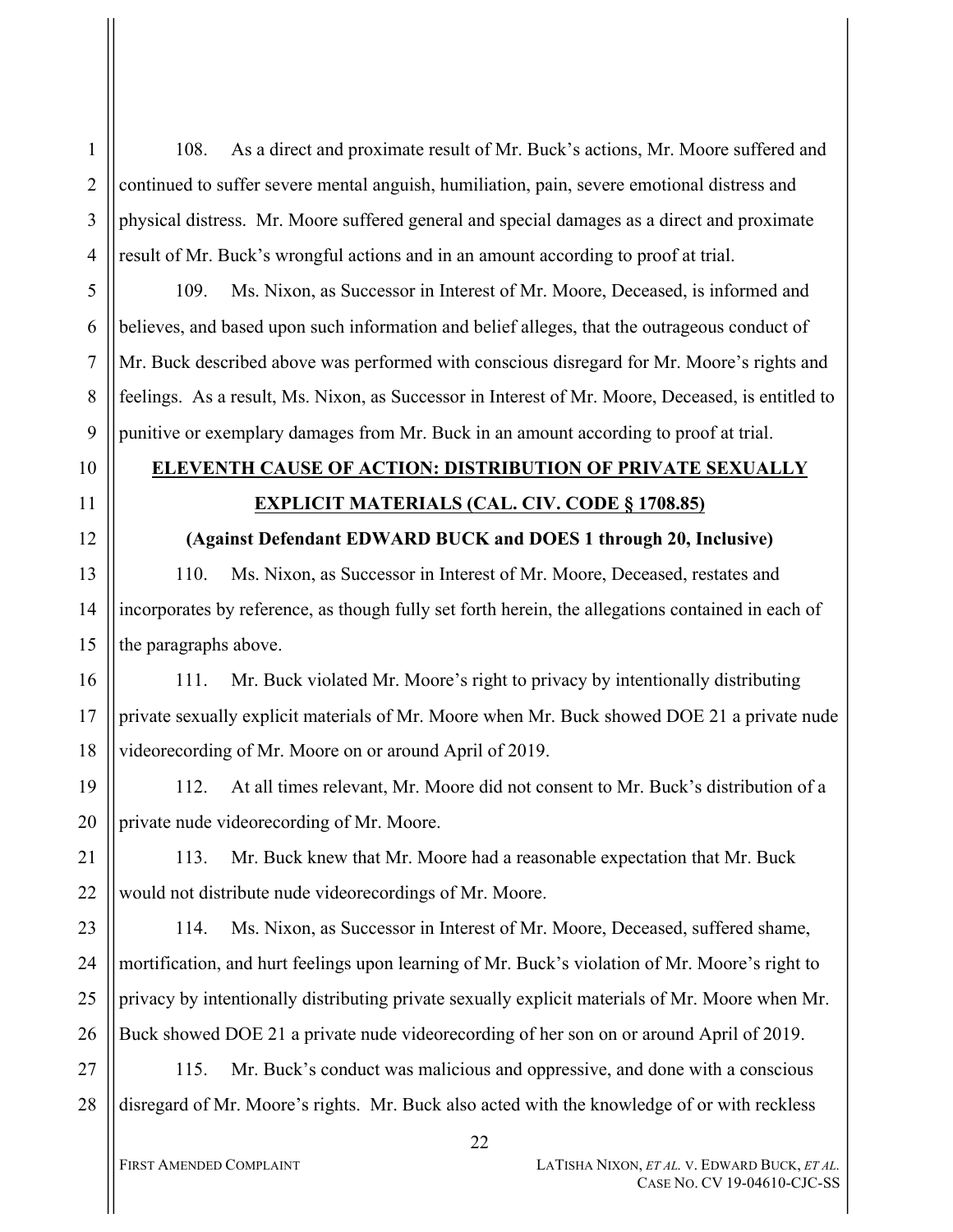1 2 3 4 5 disregard for the fact that his conduct was certain to cause injury and/or humiliation to Mr. Moore. Ms. Nixon, as Successor in Interest of Mr. Moore, Deceased, is further informed and believes that Mr. Buck intended to cause fear, physical injury and/or pain and suffering to Mr. Moore. Ms. Nixon, as Successor in Interest of Mr. Moore, Deceased, is entitled to recover punitive and exemplary damages from Mr. Buck according to proof at trial.

# **TWELFTH CAUSE OF ACTION: RACIAL DISCRIMINATION IN VIOLATION OF THE EQUAL PROTECTION CLAUSE OF THE FOURTEENTH AMENDMENT AND**

## **42 U.S.C. § 1981 (42 U.S.C. § 1983)**

## **(Against Defendant COUNTY OF LOS ANGELES)**

116. Ms. Nixon, Individually and as Successor in Interest of Mr. Moore, Deceased,

11 12 restates and incorporates by reference, as though fully set forth herein, the allegations contained in each of the paragraphs above.

| 13 | 117. | Title 42 U.S.C. $\S$ 1983 provides that:                                                                                                       |
|----|------|------------------------------------------------------------------------------------------------------------------------------------------------|
| 14 |      | Every person, who under color of any statute, ordinance, regulation,<br>custom or usage of any state or territory or the District of Columbia  |
| 15 |      | subjects or causes to be subjected any citizen of the United States or                                                                         |
| 16 |      | other person within the jurisdiction thereof to the deprivation of any<br>rights, privileges or immunities secured by the Constitution and law |
| 17 |      | shall be liable to the party injured in an action at law, suit in equity,<br>or other appropriate proceeding for redress                       |
| 18 | 118. | Title 42 U.S.C. § 1981, subdivision (a), provides, in pertinent part:                                                                          |
| 19 |      | All persons within the jurisdiction of the United States shall have                                                                            |
| 20 |      | the same right in every State and Territory to make and enforce<br>contracts, to sue, be parties, give evidence, and to the full and equal     |
| 21 |      | benefit of all laws and proceedings for the security of persons and<br>property as is enjoyed by white citizens, and shall be subject to like  |
| 22 |      | punishment, pains, penalties, taxes, licenses, and exactions of every                                                                          |
| 23 |      | kind, and to no other.                                                                                                                         |
| 24 | 119. | The Equal Protection Clause of the Fourteenth Amendment to the United States                                                                   |
| 25 |      | Constitution provides, in pertinent part, " nor shall any State [] deny to any person within                                                   |
| 26 |      | its jurisdiction the equal protection of the laws."                                                                                            |
| 27 |      |                                                                                                                                                |
| 28 |      |                                                                                                                                                |
|    |      | 23                                                                                                                                             |
|    |      |                                                                                                                                                |

6

7

8

9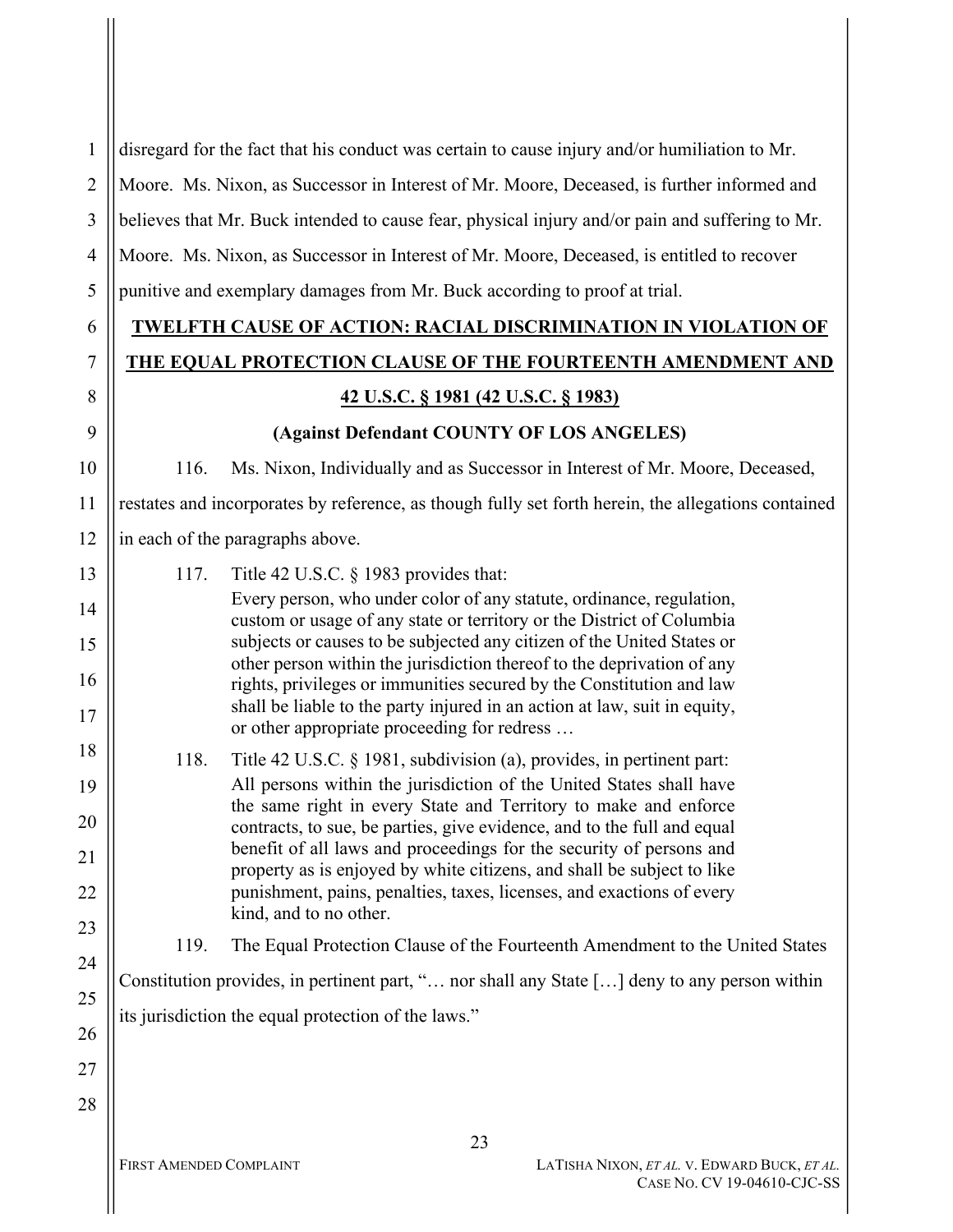120. Mr. Moore, Deceased, was a Black man and therefore the member of a suspect class. Mr. Moore, Deceased, was also a gay man and therefore the member of a *quasi* suspect class.

121. The County of Los Angeles is and at all times herein mentioned has been a public entity and an incorporated municipal entity duly authorized and existing as such in and under the laws of the State of California. The County of Los Angeles, as such, is a person for purposes of 42 U.S.C. § 1983. *Monell v. Dept. of Soc. Services of the City of New York*, 436 U.S. 658 (1978).

9 10 11 12 13 14 122. At all times herein mentioned, the County of Los Angeles's District Attorney's Office's leaders, including District Attorney Jackie Lacey and Assistant Head Deputy District Attorney Craig Hum possessed such power and authority that their acts, edicts, or omissions with respect to the methods, practices, customs and usages related to criminal investigations and prosecutions constituted or represented an official policy or custom of the County of Los Angeles.

15 16 17 18 19 20 123. At all times herein, the County of Los Angeles maintained an official municipal policy or custom of deliberate indifference towards the reports or complaints of criminal acts committed by white perpetrators against Black victims. This official municipal policy or custom flows from the acts, edicts, or omissions of the leadership of the County of Los Angeles's District Attorney's Office, including District Attorney Jackie Lacey and Assistant Head Deputy District Attorney Craig Hum.

21 22 23 24 25 26 124. As a direct and proximate result of the County of Los Angeles's official municipal policy or custom as described herein, the County of Los Angeles's District Attorney's Office has promulgated, sanctioned, or willfully tolerated a widespread and persistent *sub rosa* practice of deliberate indifference towards the Fourteenth Amendment's Equal Protection rights of Black people by refusing to impartially prosecute white people for their felonious criminal acts against Black victims and survivors.

27 28 125. The County of Los Angeles's District Attorney's Office's widespread and persistent pattern of treating with deliberate indifference the Equal Protection rights of Black

1

2

3

4

5

6

7

8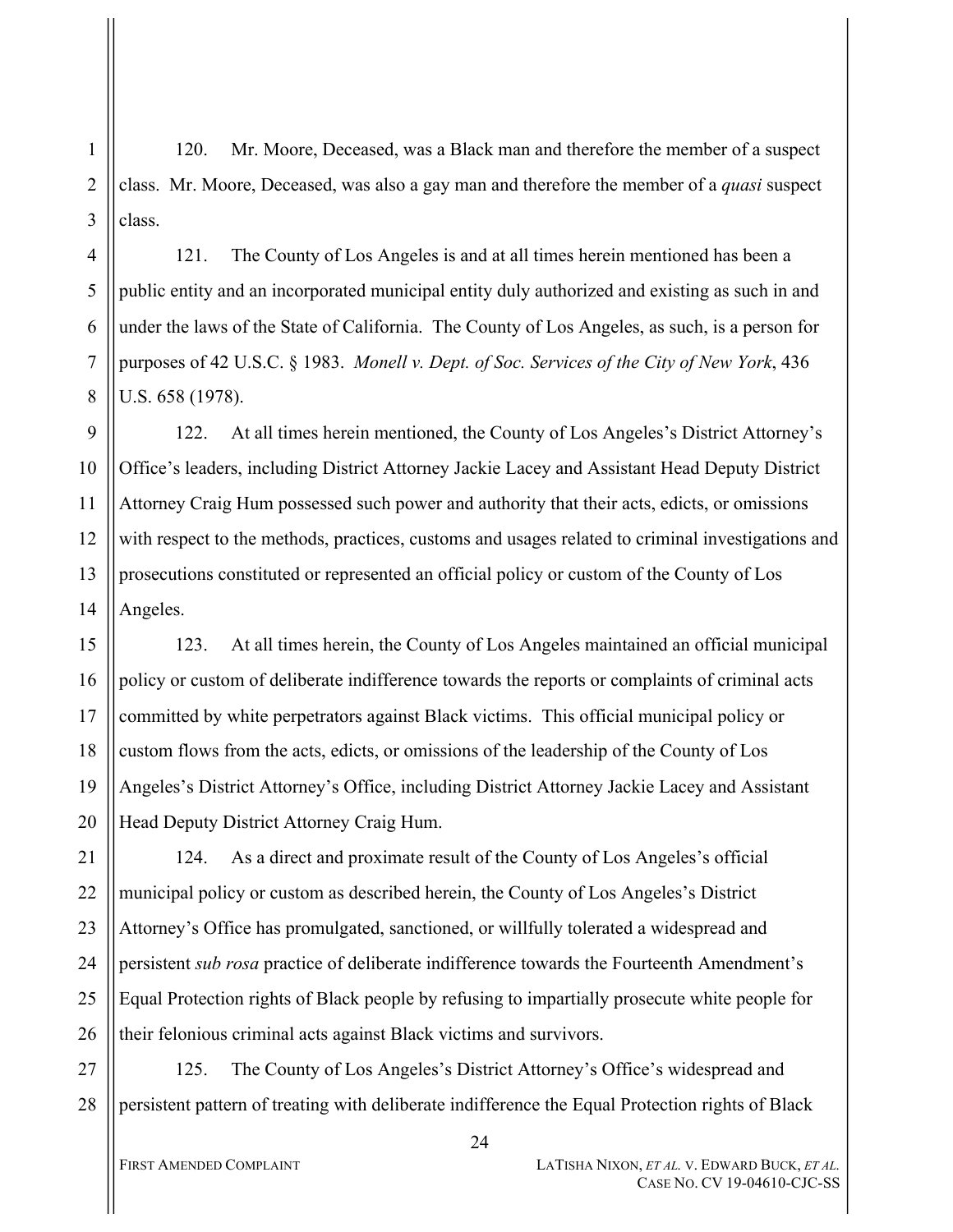people by refusing to impartially prosecute white people for their felonious criminal acts against Black victims and survivors, as alleged herein, resulted in and encouraged an atmosphere of lawlessness, abuse and unconstitutional misconduct, which now represents the unconstitutional policy or custom of the County of Los Angeles.

126. The County of Los Angeles's District Attorney's Office's widespread and persistent pattern of refusing to impartially prosecute white people for their felonious criminal acts against Black victims and survivors has had the effect of depriving Mr. Moore, deceased, Mr. Dean, deceased, and Does 21-30, of rights secured by Equal Protection Clause of the Fourteenth Amendment to the United States Constitution.

127. The County of Los Angeles's misconduct as alleged herein was intentional, malicious, willful, wanton, obdurate, and in gross and reckless disregard of the Constitutional rights of Mr. Moore, deceased, Mr. Dean, deceased, and Does 21-30.

# **THIRTEENTH CAUSE OF ACTION: RACIAL DISCRIMINATION IN VIOLATION OF THE EQUAL PROTECTION CLAUSE OF THE FOURTEENTH AMENDMENT AND 42 U.S.C. § 1981 (42 U.S.C. § 1983)**

# **(Against Defendants JACKIE LACEY, as County of Los Angeles District Attorney, CRAIG HUM, as County of Los Angeles Assistant Head Deputy District Attorney, and DOES 1 through 20, Inclusive)**

128. Ms. Nixon, Individually and as Successor in Interest of Mr. Moore, Deceased, restates and incorporates by reference, as though fully set forth herein, the allegations contained in each of the paragraphs above.

22 23 24 25 129. Ms. Lacey and Mr. Hum, while acting jointly, in conspiracy, and under the color of law in the scope of their employment, willfully carried out their administrative duties and investigatory functions in such a way as to deny Mr. Moore equal protection of the law in violation of his Constitutional rights.

26 27 28 130. Specifically, Ms. Lacey and Mr. Hum actively participated in or carried out administrative duties or investigatory functions that caused reports, complaints, statements, and testimony regarding felonious acts committed by white individuals against Black victims to be

1

2

3

4

5

6

7

8

9

10

11

12

13

14

15

16

17

18

19

20

21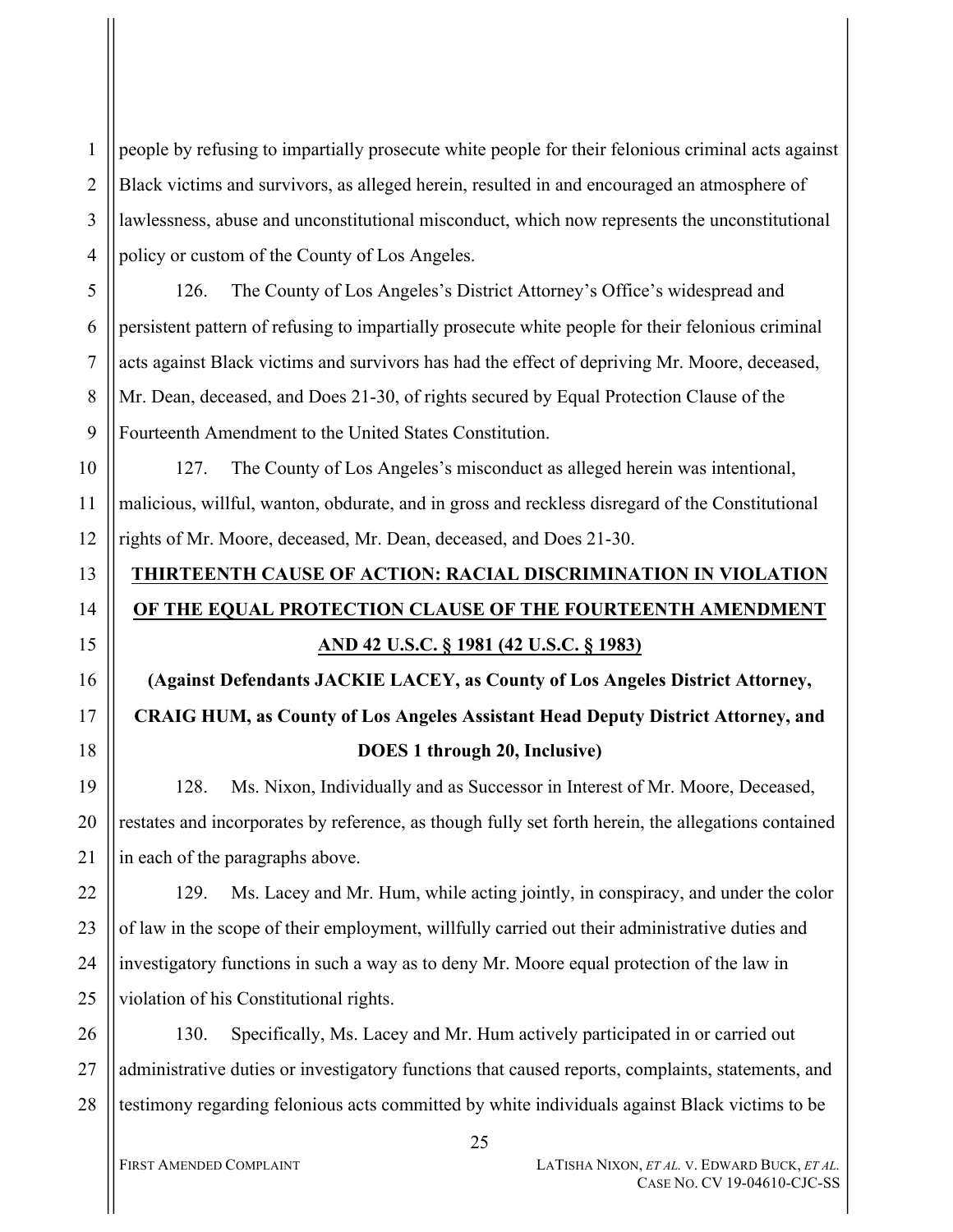1 2 3 4 ignored, mishandled, neglected, forgotten, underinvestigated, or otherwise overlooked in such a manner as to endorse an official widespread administrative or investigatory pattern, policy, or custom that results in a systematically failure to impartially prosecute white people for their felonious criminal acts against Black victims and survivors.

131. Ms. Lacey's and Mr. Hum's administrative or investigatory acts as described herein were motivated by racial *animus* and constituted purposeful discrimination that affected Black individuals in a grossly disproportionate manner vis-à-vis similarly situated white individuals.

9 10 11 132. As a direct and proximate result of this violation, Ms. Nixon, as Successor in Interest of Mr. Moore, Deceased, suffered injuries, including but not limited to severe and extreme emotional distress.

12 13 14 15 133. Ms. Lacey's and Mr. Hum's administrative or investigative misconduct as alleged herein was intentional, malicious, willful, wanton, obdurate, and in gross and reckless disregard of the Constitutional rights of Mr. Moore, deceased, Mr. Dean, deceased, and Does 21-30.

16 17 18 134. Ms. Lacey's and Mr. Hum's administrative or investigative misconduct as alleged herein was undertaken pursuant to and in furtherance of the County of Los Angeles's official policy and custom as alleged above.

# **FOURTEENTH CAUSE OF ACTION: CONSPIRACY TO DEPRIVE CIVIL RIGHTS (42 U.S.C. § 1985(3))**

**(Against Defendants JACKIE LACEY, as County of Los Angeles District Attorney, CRAIG HUM, as County of Los Angeles Assistant Head Deputy District Attorney, and DOES 1 through 20, Inclusive)**

135. Ms. Nixon, Individually and as Successor in Interest of Mr. Moore, Deceased, restates and incorporates by reference, as though fully set forth herein, the allegations contained in each of the paragraphs above.

27 28 136. By virtue of the foregoing, Ms. Lacey, Mr. Hum, and Does 1 through 20, Inclusive, conspired for the purpose of carrying out administrative duties or investigatory

5

6

7

8

19

20

21

22

23

24

25

26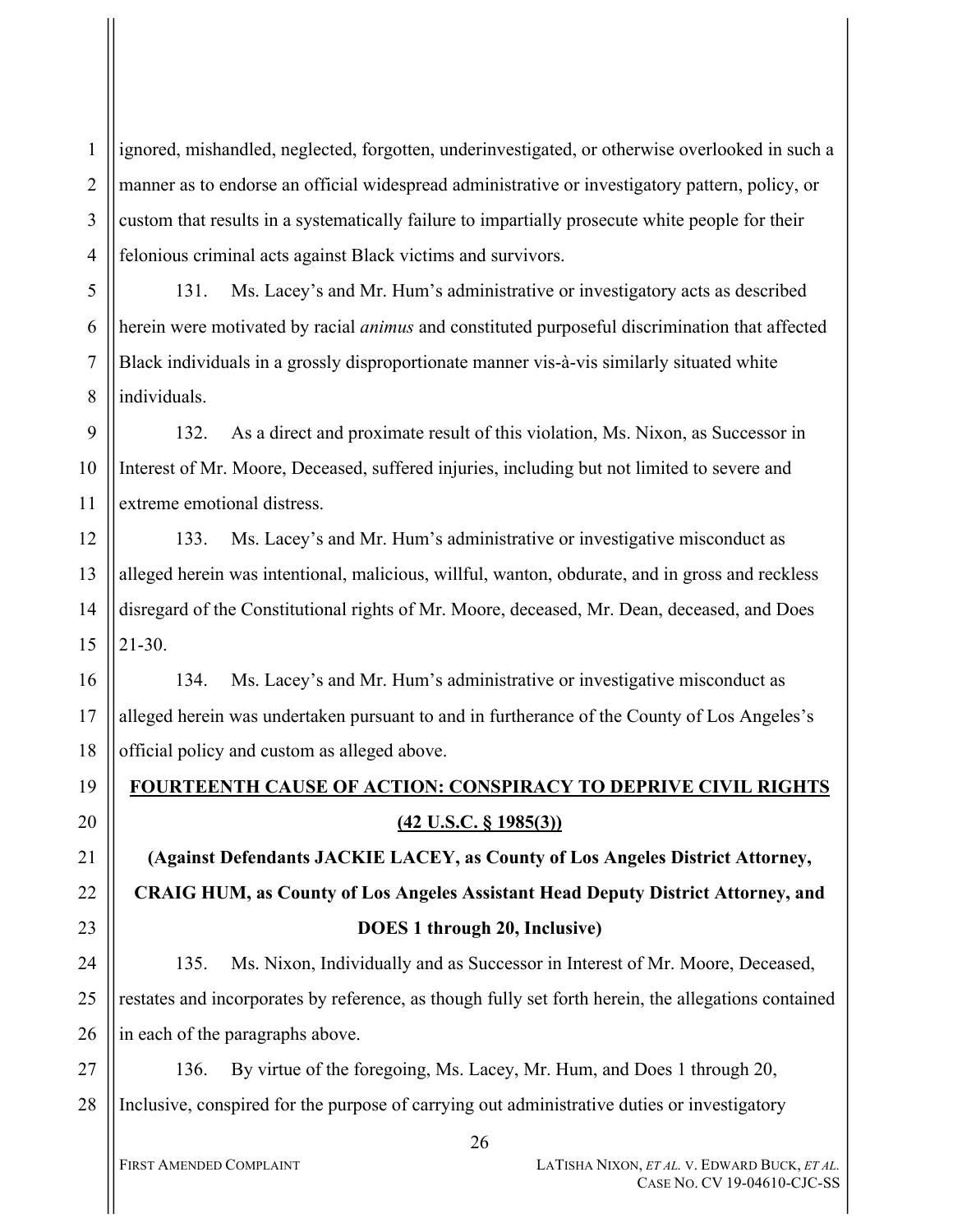functions that have the direct and proximate effect of depriving Ms. Nixon, as Successor in Interest of Mr. Moore, Deceased, of (a) equal protection of the law; and (b) equal protection and immunities under the law; and for the purpose of preventing and hindering the constituted authorities from giving and securing to Ms. Nixon, as Successor in Interest of Mr. Moore, Deceased, equal protection of the law.

6 7 8 137. Ms. Lacey, Mr. Hum, and Does 1 through 20, did and caused to be done, an administrative or investigatory act or acts in furtherance of the object of the conspiracy, whereby Mr. Moore was deprived of the rights and privileges as set forth above.

9 10 11 12 13 14 15 16 138. Specifically, Mr. Hum, under the supervision of Ms. Lacey, conspired with local law enforcement authorities to ignore, mishandle, neglect, forget about, underinvestigate, or otherwise overlook the reports, complaints, and statements made by Black victims regarding the felonious criminal acts they suffered at the hands of white perpetrators, like Edward Buck. To be sure, Mr. Hum was provided with several transcripts or notes taken from interviews conducted by local law enforcement agents which contained detailed and graphic accounts of Mr. Buck's felonious misconduct towards Black gay men or Black men who have sex with men. Upon information and belief, these allegedly reports were never provided to Ms. Lacey.

17 18 19 139. As a direct proximate result of the foregoing, Ms. Nixon, as Successor in Interest of Mr. Moore, Deceased, has been damaged as described herein and demands and is entitled to general and punitive damages and attorney's fees.

20

21

22

23

24

25

26

1

2

3

4

5

**FIFTEENTH CAUSE OF ACTION: CIVIL RIGHTS VIOLATION (42 U.S.C. § 1986) (Against Defendants JACKIE LACEY, as County of Los Angeles District Attorney, CRAIG HUM, as County of Los Angeles Assistant Head Deputy District Attorney, and DOES 1 through 20, Inclusive)**

140. Ms. Nixon, Individually and as Successor in Interest of Mr. Moore, Deceased, restates and incorporates by reference, as though fully set forth herein, the allegations contained in each of the paragraphs above.

27 ///

28 ///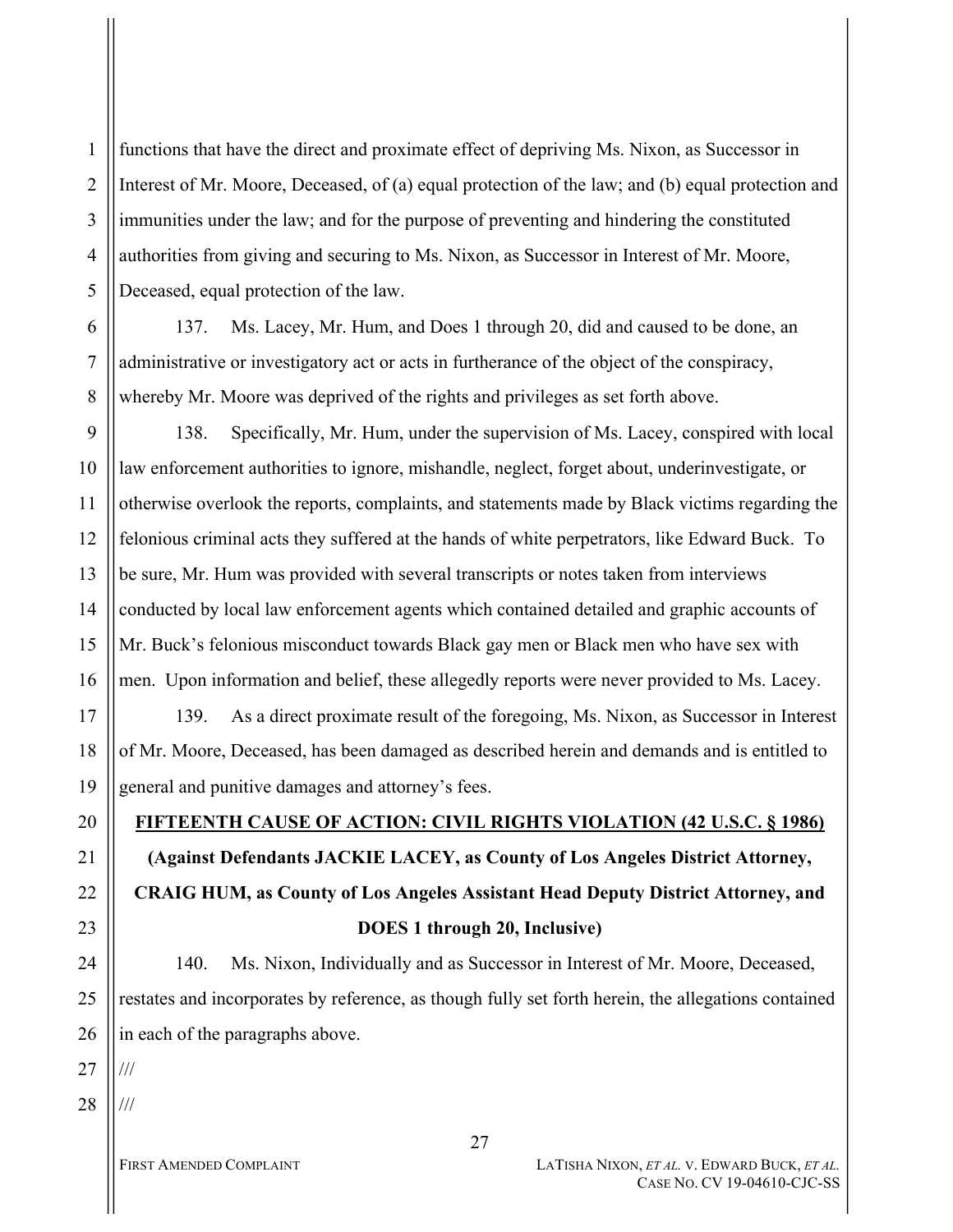#### 141. Title 42 U.S.C. § 1986 provides:

1

2

3

4

5

6

18

19

20

21

22

23

24

Every person who, having knowledge that any of the wrongs conspired to be done, and mentioned in section 1985 of this title are about to be committed, and having power to prevent or aid in preventing the commission of the same, neglects or refuses so to do, if such wrongful act be committed, shall be liable to the party injured … for all damages caused by such wrongful act, which such person by reasonable diligence could have prevented; and such damages may be recovered in an action on the case.

7 8 9 10 11 12 13 14 15 16 17 142. Ms. Lacey and Mr. Hum, acting under color of law and in concert with one another, and by way of a conspiracy among them and local law enforcement authorities, have carried out administrative duties and investigatory functions in such a way as to have caused Plaintiffs to be denied equal protection of the laws and to be deprived of equal privileges and immunities under the laws, on account of Plaintiffs' race, by ignoring, mishandling, neglecting, forgetting about, underinvestigating, or otherwise overlooking the reports, complaints, and statements made by Black victims regarding the felonious criminal acts they suffered at the hands of white perpetrators, resulting in an official widespread pattern, policy, or custom of systematically failing to impartially prosecute white people for their felonious criminal acts against Black victims and survivors. This policy was in effect at all pertinent times mentioned herein, including before and after Mr. Buck caused the death of Mr. Moore.

143. Ms. Lacey and Mr. Hum had knowledge of the conspiracy to violate Plaintiffs' civil rights pursuant to the County of Los Angeles's District Attorney's Office's policy of administratively ignoring or mishandling reports of crimes against Black victims and survivors such that the County of Los Angeles routinely declined or failed to impartially prosecute white people for their felonious criminal acts against Black victims and survivors.

144. Ms. Lacey and Mr. Hum had knowledge of the civil rights violations committed, and had power to prevent these wrongs, but neglected or refused to do so.

25 26 27 28 145. As a direct proximate result of the foregoing, Ms. Nixon, as Successor in Interest of Mr. Moore, Deceased, has suffered humiliation, emotional distress and otherwise been damaged as described herein and demands and is entitled to general and punitive damages and attorney's fees.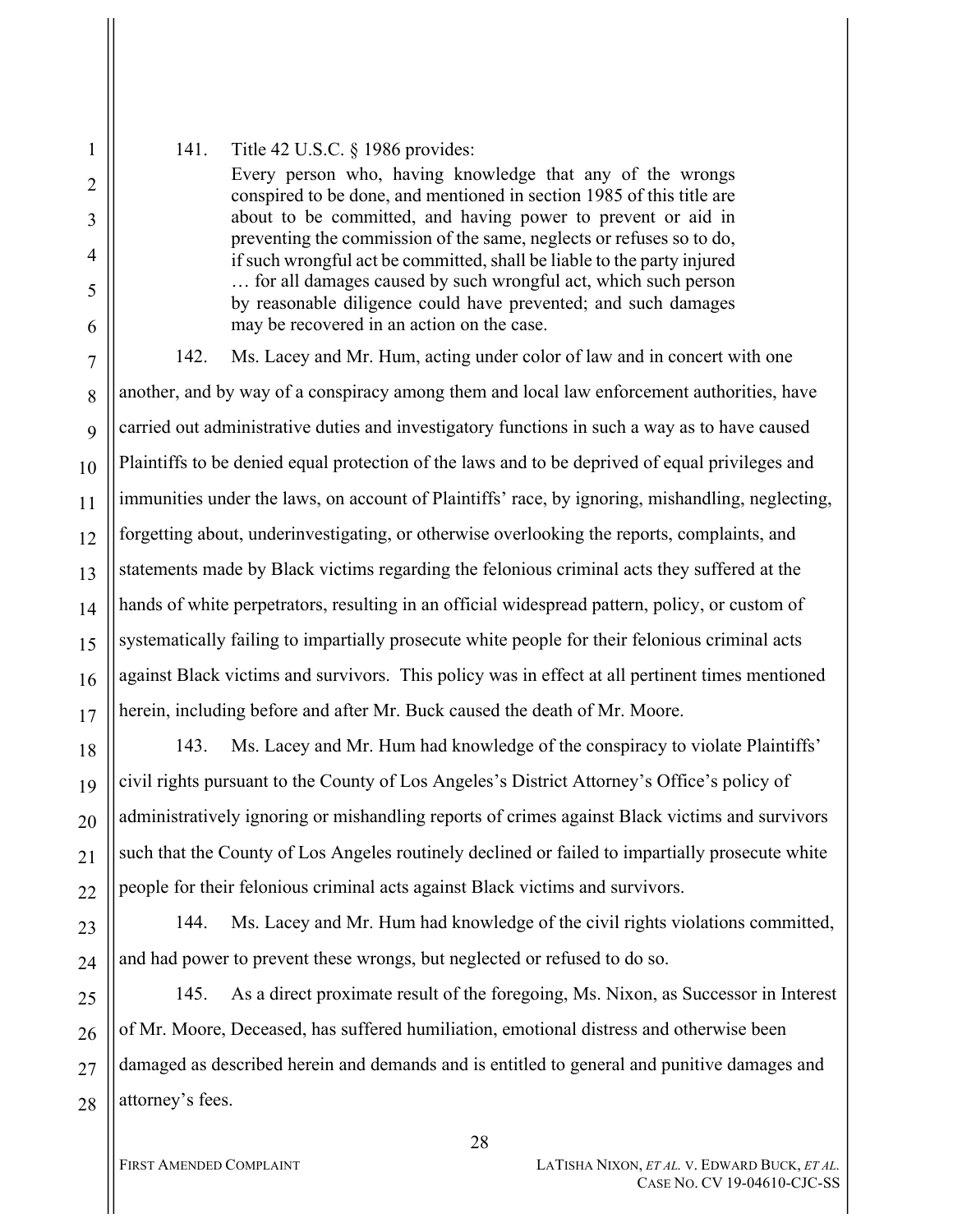| $\mathbf{1}$   |                                                                                                | SIXTEENTH CAUSE OF ACTION: RACIAL DISCRIMINAITON IN VIOLATION OF                                                                          |  |
|----------------|------------------------------------------------------------------------------------------------|-------------------------------------------------------------------------------------------------------------------------------------------|--|
| $\overline{2}$ | <b>GOVERNMENT CODE §§ 11135, 11139</b>                                                         |                                                                                                                                           |  |
| 3              |                                                                                                | (Against Defendants COUNTY OF LOS ANGELES, JACKIE LACEY, as County of Los                                                                 |  |
| $\overline{4}$ |                                                                                                | Angeles District Attorney, CRAIG HUM, as County of Los Angeles Assistant Head                                                             |  |
| 5              |                                                                                                | Deputy District Attorney, and DOES 1 through 20, Inclusive)                                                                               |  |
| 6              | 146.                                                                                           | Ms. Nixon, Individually and as Successor in Interest of Mr. Moore, Deceased,                                                              |  |
| $\overline{7}$ |                                                                                                | restates and incorporates by reference, as though fully set forth herein, the allegations contained                                       |  |
| 8              | in each of the paragraphs above.                                                               |                                                                                                                                           |  |
| 9              | 147.                                                                                           | Government Code $\S$ 11135, subdivision (a), provides:                                                                                    |  |
| 10             |                                                                                                | No person in the State of California shall, on the basis of  race<br>be unlawfully denied full and equal access to the benefits of, or be |  |
| 11             |                                                                                                | unlawfully subjected to discrimination under, any program or<br>activity that is conducted, operated, or administered by the state or     |  |
| 12             |                                                                                                | by any state agency, is funded directly by the state, or receives any                                                                     |  |
| 13             |                                                                                                | financial assistance from the state                                                                                                       |  |
| 14             | 148.                                                                                           | Eleventh Amendment immunity of the County of Los Angeles, Ms. Lacey, and                                                                  |  |
| 15             |                                                                                                | Mr. Hum was waived by the State of California in its enactment of amendments to Government                                                |  |
| 16             |                                                                                                | Code § 11139 in the California Civil Rights Amendments of 1999.                                                                           |  |
| 17             | 149.                                                                                           | As alleged above, the County of Los Angeles, Ms. Lacey, and Mr. Hum                                                                       |  |
| 18             |                                                                                                | discriminated against Black crime victims, including Plaintiffs, pursuant to the County of Los                                            |  |
| 19             | Angeles's District Attorney's Office's policy of declining or failing to impartially prosecute |                                                                                                                                           |  |
| 20             |                                                                                                | white people for their felonious criminal acts against Black victims and survivors. This racist                                           |  |
| 21             |                                                                                                | policy is carried out by Ms. Lacey's and Mr. Hum's ignoring, mishandling, neglecting,                                                     |  |
| 22             |                                                                                                | forgetting about, underinvestigating, or otherwise overlooking the reports, complaints, and                                               |  |
| 23             |                                                                                                | statements made by Black victims regarding the felonious criminal acts they suffered at the                                               |  |
| 24             | hands of white perpetrators.                                                                   |                                                                                                                                           |  |
| 25             | 150.                                                                                           | As a direct proximate result of the foregoing, Ms. Nixon, as Successor in Interest                                                        |  |
| 26             | of Mr. Moore, Deceased, has suffered humiliation, emotional distress and otherwise been        |                                                                                                                                           |  |
| 27             | damaged as described herein and demands and is entitled to general and punitive damages and    |                                                                                                                                           |  |
| 28             | attorney's fees.                                                                               |                                                                                                                                           |  |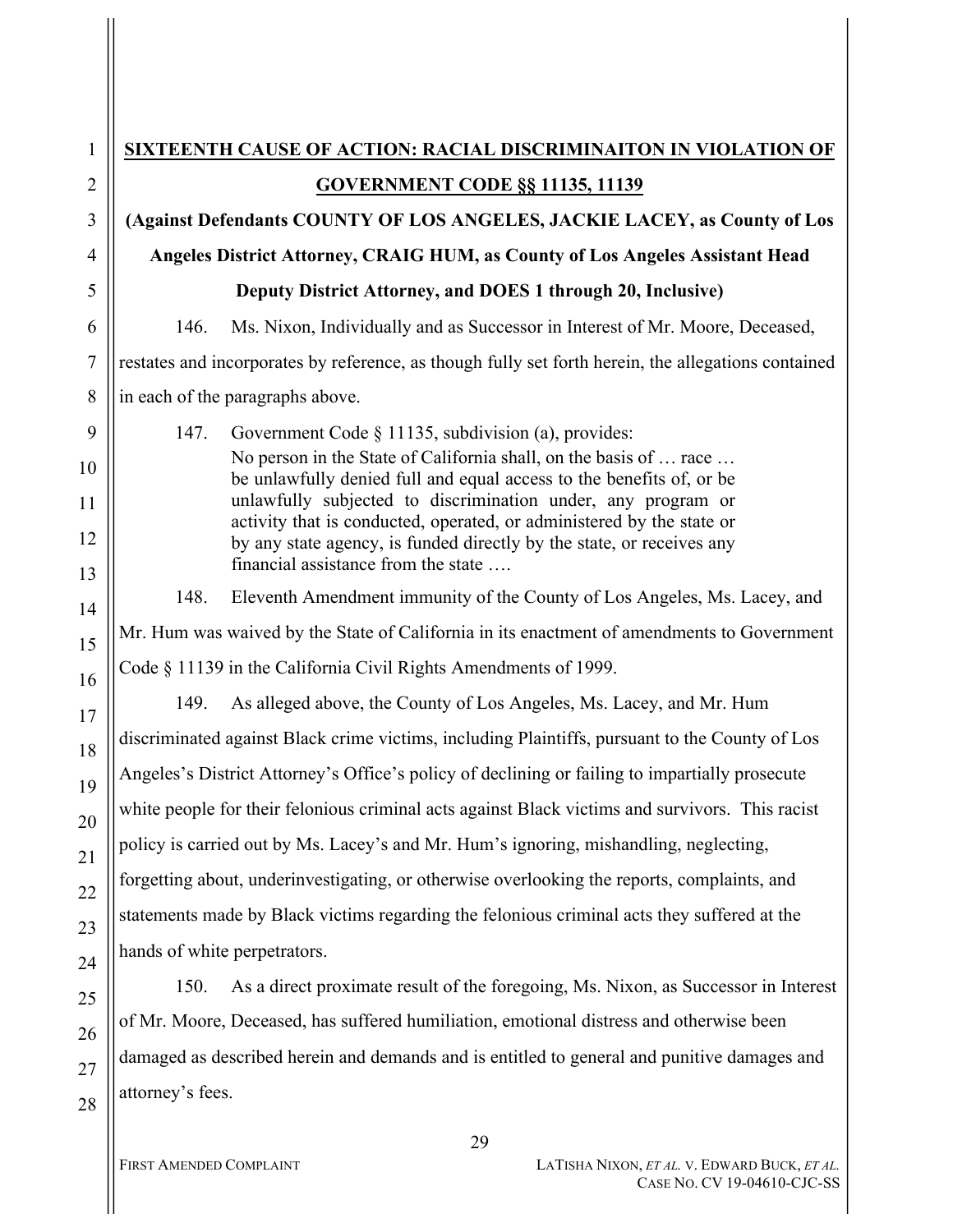# **(Against Defendants COUNTY OF LOS ANGELES, JACKIE LACEY, as County of Los Angeles District Attorney, CRAIG HUM, as County of Los Angeles Assistant Head Deputy District Attorney, and DOES 1 through 20, Inclusive)**

151. Ms. Nixon, Individually and as Successor in Interest of Mr. Moore, Deceased, restates and incorporates by reference, as though fully set forth herein, the allegations contained in each of the paragraphs above.

152. As alleged above, the County of Los Angeles's, Ms. Lacey's, and Mr. Hum's discriminatory policy of declining or failing to impartially prosecute white people for their felonious criminal acts against Black victims and survivors denied Plaintiffs the equal protection of the laws in violation of subdivision (a) of Section 7 of Article 1 of California Constitution.

# **EIGHTEENTH CAUSE OF ACTION: SPOLIATION OF EVIDENCE (Against Defendants COUNTY OF LOS ANGELES, JACKIE LACEY, as County of Los Angeles District Attorney, CRAIG HUM, as County of Los Angeles Assistant Head Deputy District Attorney, and DOES 1 through 20, Inclusive)**

153. Ms. Nixon, Individually and as Successor in Interest of Mr. Moore, Deceased, restates and incorporates by reference, as though fully set forth herein, the allegations contained in each of the paragraphs above.

154. Since Mr. Buck caused Mr. Moore to die on July 27, 2017, the County of Los Angeles, Jackie Lacey, and Craig Hum have been under a legal duty to not suppress or destroy evidence of Mr. Buck's criminal acts that may have caused or contributed to Mr. Moore's death, or otherwise interfere with official proceedings relating to the investigation of the death of Mr. Moore.

155. The County of Los Angeles, Jackie Lacey, and Craig Hum breached their duty, individually or in concert, either intentionally, recklessly or negligently, when they suppressed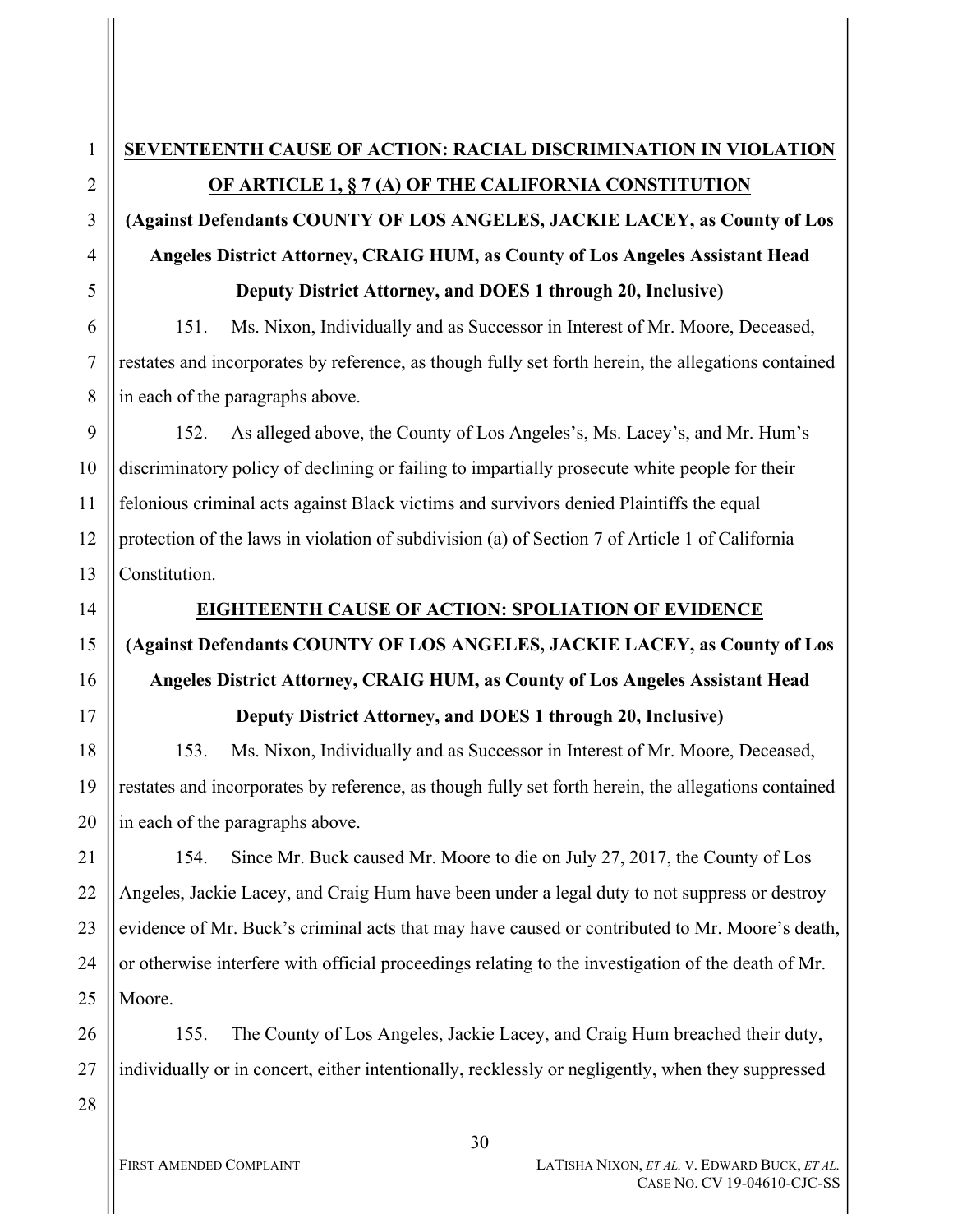or withheld evidence of Mr. Buck's criminal acts as reported or complained of by witnesses Does 21-30.

156. The County of Los Angeles's, Jackie Lacey's, and Craig Hum's breach has materially impacted the investigation of the death of Mr. Moore and has prevented or disrupted the criminal prosecution of Mr. Buck. Furthermore, the County of Los Angeles's, Jackie Lacey's, and Craig Hum's breach has materially impacted the chances Plaintiff's investigation of the death of Mr. Moore and has prevented or disrupted the civil prosecution of Mr. Buck for the charges alleged herein. Finally, the County of Los Angeles's, Jackie Lacey's, and Craig Hum's breach have materially impacted the chances of Plaintiffs identifying and discovering the full extent of Mr. Buck's causation of or contribution to Mr. Moore's death.

157. The County of Los Angeles's, Jackie Lacey's, and Craig Hum's spoliation of evidence has directly and proximately caused Plaintiffs to suffer humiliation, emotional distress and otherwise suffer damages and injuries as described herein, whereby Plaintiffs demand and are entitled to general and punitive damages and attorney's fees.

### **PRAYER FOR RELIEF**

**WHEREFORE,** Plaintiff pray for judgment and damages against the Defendants as follows:

31 FIRST AMENDED COMPLAINT **LATISHA NIXON**, *ET AL.* V. EDWARD BUCK, *ET AL.* 18 19 20 21 22 23 24 25 26 27 28 1. General damages in an amount to be determined at trial; 2. Past and future medical and related expenses in an amount to be determined at trial; 3. Past and future lost earnings in an amount to be determined at trial; 4. Impairment of earning capacity in an amount to be determined at trial; 5. Punitive damages pursuant to applicable law (except as to County); 6. Reasonable attorneys' fees pursuant to applicable law; 7. Prejudgment and post-judgment interest, including but not limited to, California Civil Code § 3288; and 8. Any other and further relief that the Court considers just and proper. /// ///

1

2

3

4

5

6

7

8

9

10

11

12

13

14

15

16

17

CASE NO. CV 19-04610-CJC-SS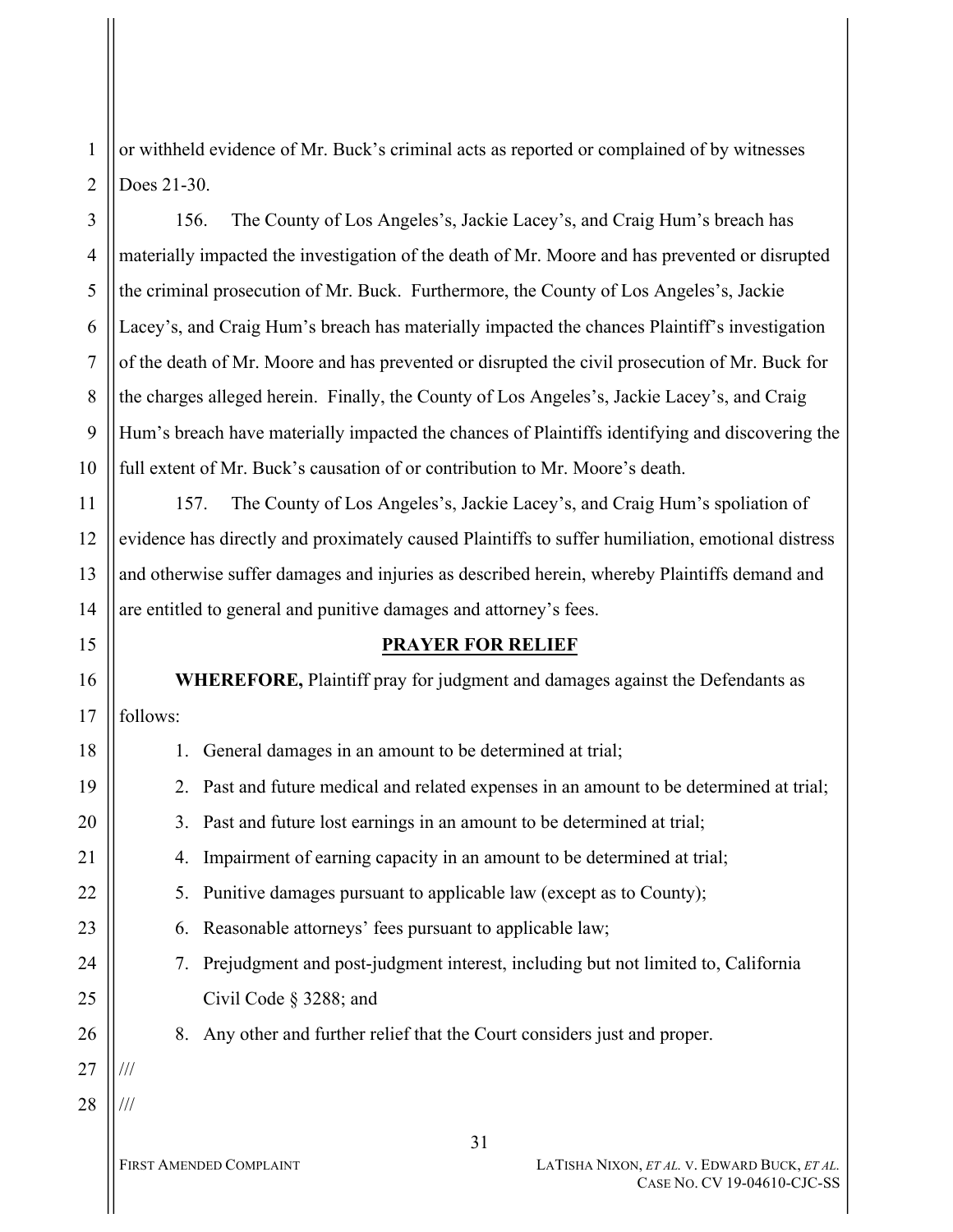| $\mathbf{1}$            | <b>JURY DEMAND</b>                                                                            |
|-------------------------|-----------------------------------------------------------------------------------------------|
| $\overline{2}$          | Plaintiffs demand a trial by jury of all issues so triable pursuant to Rule 38 of the Federal |
| $\overline{\mathbf{3}}$ | Rules of Civil Procedure.                                                                     |
| $\overline{4}$          |                                                                                               |
| 5                       | DATED: July 7, 2019                                                                           |
| 6                       | 4 mm an - Just                                                                                |
| 7                       | Hussain Turk, Esq.<br>Attorney for Plaintiff LATISHA NIXON                                    |
| 8                       |                                                                                               |
| 9                       |                                                                                               |
| 10                      |                                                                                               |
| 11                      |                                                                                               |
| 12                      |                                                                                               |
| 13                      |                                                                                               |
| 14                      |                                                                                               |
| 15                      |                                                                                               |
| 16                      |                                                                                               |
| 17                      |                                                                                               |
| 18                      |                                                                                               |
| 19                      |                                                                                               |
| $20\,$                  |                                                                                               |
| 21                      |                                                                                               |
| 22                      |                                                                                               |
| 23                      |                                                                                               |
| 24                      |                                                                                               |
| 25                      |                                                                                               |
| 26                      |                                                                                               |
| $27\,$                  |                                                                                               |
| $28\,$                  |                                                                                               |
|                         | $32\,$<br>FIRST AMENDED COMPLAINT                                                             |
|                         | LATISHA NIXON, <i>ET AL</i> . V. EDWARD BUCK, <i>ET AL.</i><br>CASE NO. CV 19-04610-CJC-SS    |

 $\mathsf{I}$  $\mathbb{I}$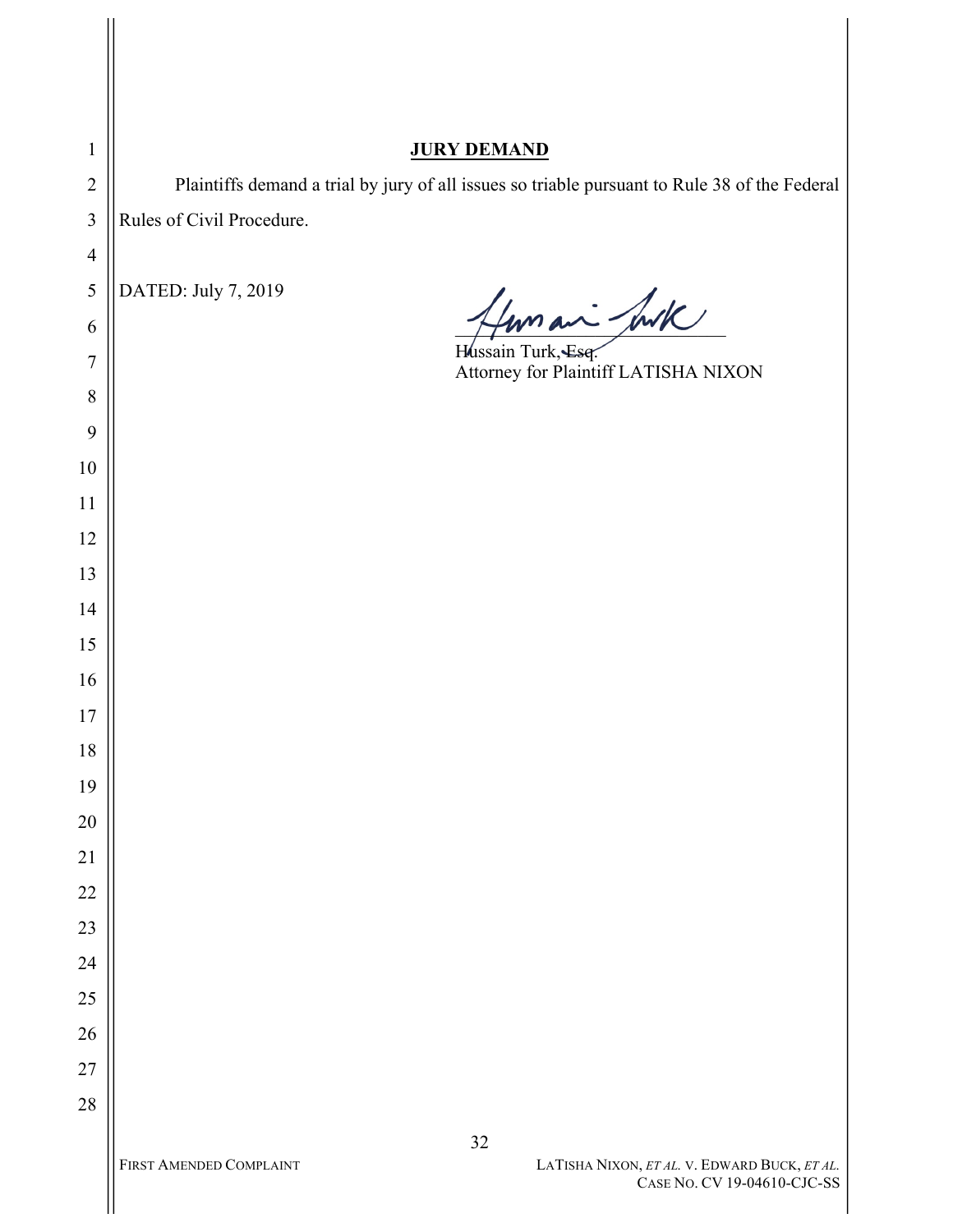| 1              | Nana Gyamfi, Esq. (SBN 171480)<br>7526 Crenshaw Boulevard                                          |                                                                           |  |
|----------------|----------------------------------------------------------------------------------------------------|---------------------------------------------------------------------------|--|
| $\overline{2}$ | Los Angeles, CA 90043<br>Telephone: (323) 947-9772                                                 |                                                                           |  |
| 3              | Email: attorneygyamfi@gmail.com                                                                    |                                                                           |  |
| 4              | Hussain Turk, Esq. (SBN 314704)                                                                    |                                                                           |  |
| 5              | Telephone: (310) 871-2499                                                                          |                                                                           |  |
| 6              | Email: hussain@htesquire.com                                                                       |                                                                           |  |
| $\overline{7}$ | <b>Attorneys for Plaintiffs</b><br>LATISHA NIXON as Successor in Interest of                       |                                                                           |  |
| 8              | GEMMEL MOORE, Deceased; and LATISHA                                                                |                                                                           |  |
| 9              | NIXON, Individually                                                                                |                                                                           |  |
| 10             |                                                                                                    | SUPERIOR COURT OF THE STATE OF CALIFORNIA                                 |  |
| 11             | LOS ANGELES COUNTY, CENTRAL DIVISION                                                               |                                                                           |  |
| 12             |                                                                                                    |                                                                           |  |
| 13             | <b>LATISHA NIXON as Successor in Interest</b>                                                      |                                                                           |  |
| 14             | of GEMMEL MOORE, Deceased; and                                                                     |                                                                           |  |
| 15             | LATISHA NIXON, Individually,                                                                       |                                                                           |  |
| 16             | Plaintiff.                                                                                         |                                                                           |  |
| 17             | V.                                                                                                 |                                                                           |  |
| 18             | EDWARD BUCK, individually; LOS                                                                     | <b>DECLARATION OF LATISHA NIXON</b>                                       |  |
| 19             | ANGELES COUNTY; JACKIE LACEY,<br>individually and as Los Angeles County                            | <b>PURSUANT TO SECTION 377.32 OF</b><br>THE CODE OF CIVIL PROCEDURE       |  |
| 20             | District Attorney; CRAIG HUM,<br>individually and as Los Angeles County                            |                                                                           |  |
| 21             | Deputy District Attorney; and DOES 1                                                               |                                                                           |  |
| 22             | through 20, inclusive,                                                                             |                                                                           |  |
| 23             | Defendant.                                                                                         |                                                                           |  |
| 24             |                                                                                                    |                                                                           |  |
| 25             | I, LATISHA NIXON, declare as follows:                                                              |                                                                           |  |
| 26             | I am over the age of 18 years. I have personal knowledge of the facts contained<br>1.              |                                                                           |  |
| 27             | in this declaration, and if called as a witness I could and would testify competently to the truth |                                                                           |  |
| 28             | of the facts stated herein.                                                                        |                                                                           |  |
|                |                                                                                                    | DECLARATION OF LATISHA NIXON PURSUANT TO CODE OF CIVIL PROCEDURE § 377.32 |  |